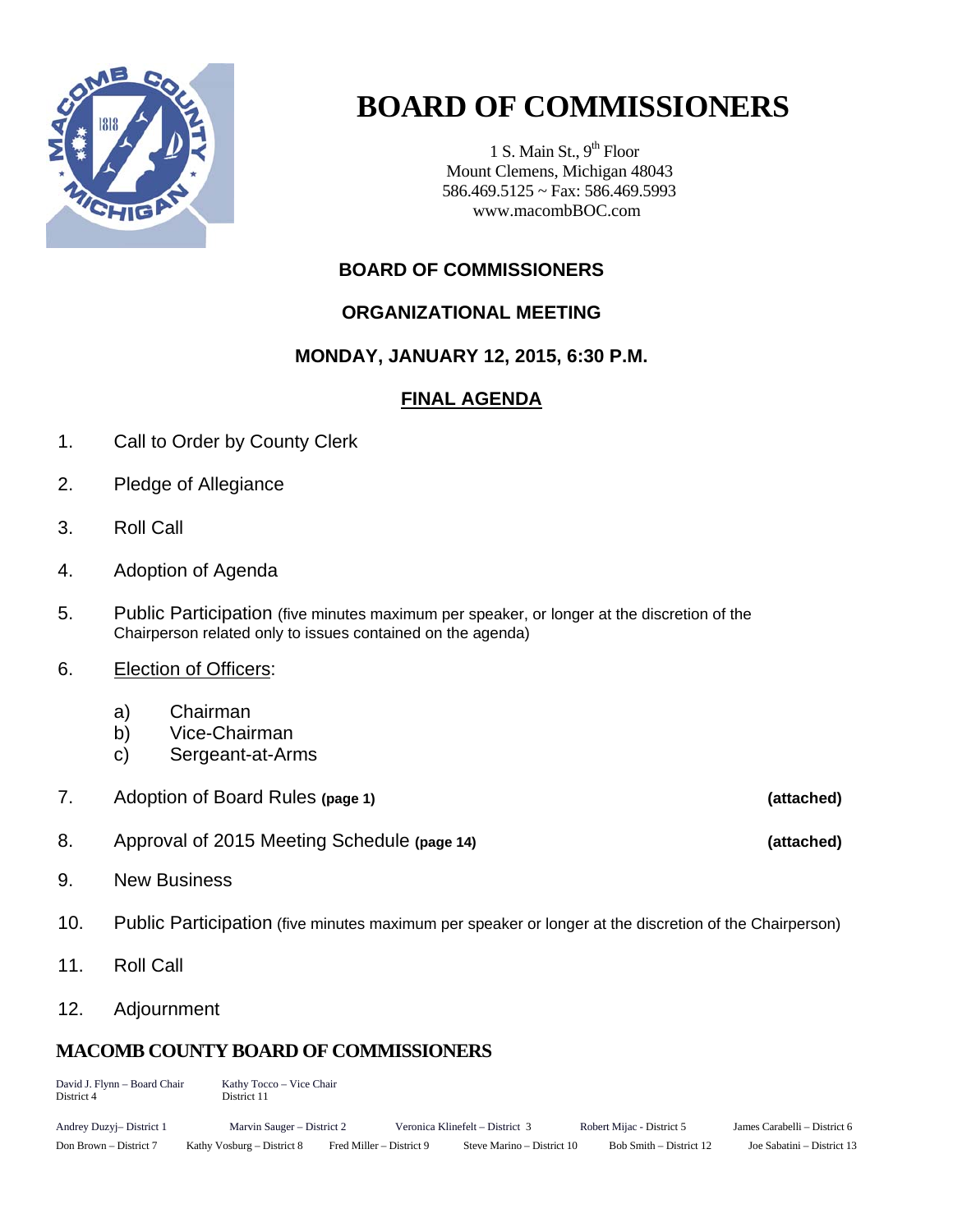# **(approved XX-XX-15)**

# **MACOMB COUNTY BOARD OF COMMISSIONERS**

# **RULES OF PROCEDURE**

The Board and its meetings shall be governed by the following rules of procedure:

# **Rule 1. Definitions**

"Appeal to the Board." If a Commissioner feels her/his point of order or privilege has been ruled on unfairly by the chair, s/he can challenge the Chairperson and appeal to the Board. The Chairperson then asks for a motion to uphold the Chairperson, and the vote is taken. The vote decides whether the action decided upon by the Chairperson is valid, or whether the Commissioner is correct.

"Board" means the Macomb County Board of Commissioners.

"Charter" means the Home Rule Charter of Macomb County, Michigan.

"Clerk" means the Macomb County Clerk.

"Commissioner" means a Commissioner of the Board.

"County" means Macomb County, Michigan.

"County Executive" means the person holding the office of Macomb County Executive.

"Full Board" means all of the Commissioners elected and serving.

"Open Meetings Act" means Public Act 267 of 1976, as amended.

"Procedural Motion" means a motion that relates to how the meeting is conducted.

 "Proclamation" means a resolution approved by the Board recognizing or acknowledging an individual, group or event.

"Quorum" means a majority of the Commissioners serving on the Board.

"Rules" means these rules of procedures of the Board.

"Substantive Motion" means a motion that relates to the purpose of the meeting and that brings business before the Board.

"Tribute" means a written form of recognition or acknowledgement honoring a group or individual.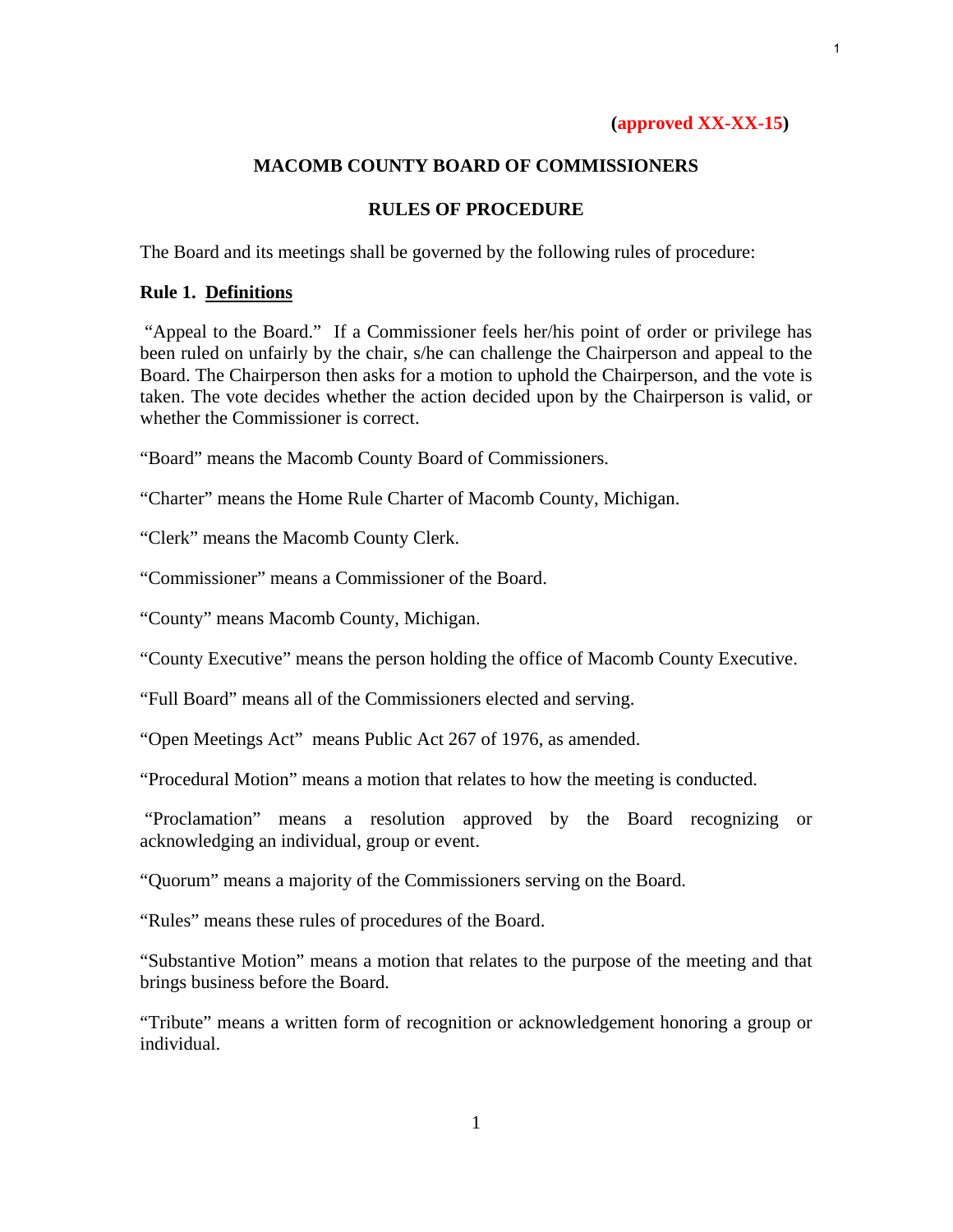#### **Rule 2. Organizational Meeting and Election of Officers**

At its first meeting of each odd-numbered year, the Board shall be called to order by the Clerk and a roll call taken. If a Quorum is present, the first order of business shall be the election of a Chairperson. The Chairperson shall preside over all subsequent actions of the Board. The next order of business shall be the election of the Vice-Chairperson and a Sergeant-at-Arms. The next order of business shall be the adoption a meeting schedule showing the dates, times and places of the Board's regular monthly meetings. The next order of business shall be for the Board to adopt rules of procedure under which the Board shall operate.

At the first meeting in January of each even-numbered year, the first order of business shall be the election of a Vice-Chairperson and a Sergeant-at-Arms.

# **Rule 3. Terms of Office; Vacancies**

The Chairperson shall be elected to a two-year term and the Vice-Chairperson and the Sergeant-at-Arms shall be elected to a one-year term or until a successor, respectively, is elected. In the event of a vacancy in Chairperson, Vice-Chairperson or Sergeant-at-Arms, the vacancy shall be filled at the next regular meeting of the Full Board by a majority vote of the Commissioners serving.

# **Rule 4. Removal of an Officer**

An officer may be removed from office upon the filing of a petition with the Chairperson stating the reasons and a 2/3 vote of Commissioners serving. The officer who is the subject of the petition shall be given a copy of the petition at least 7 days in advance of the item being placed on a meeting agenda. The Chairperson shall add the petition to the agenda for the next Full Board meeting.

# **Rule 5. Duties of Officers**

**A. Chairperson.** The Chairperson (or Vice-Chairperson in the absence of the Chairperson) shall preside at all meetings of the Full Board. In the absence of both the Chairperson and Vice-Chairperson, the Commissioners present shall elect a Chairperson pro-tempore who will serve only for that meeting or for that part of the meeting in which the Chairperson and Vice-Chairperson are absent.

The Chairperson shall introduce and present each agenda item, or will introduce and then designate the Clerk or Board staff member who will present the agenda item.

The Chairperson shall be responsible for enforcing the Rules and conducting meetings in a manner that preserves order and decorum. Commissioners and others in attendance shall comply with the direction of the Chairperson.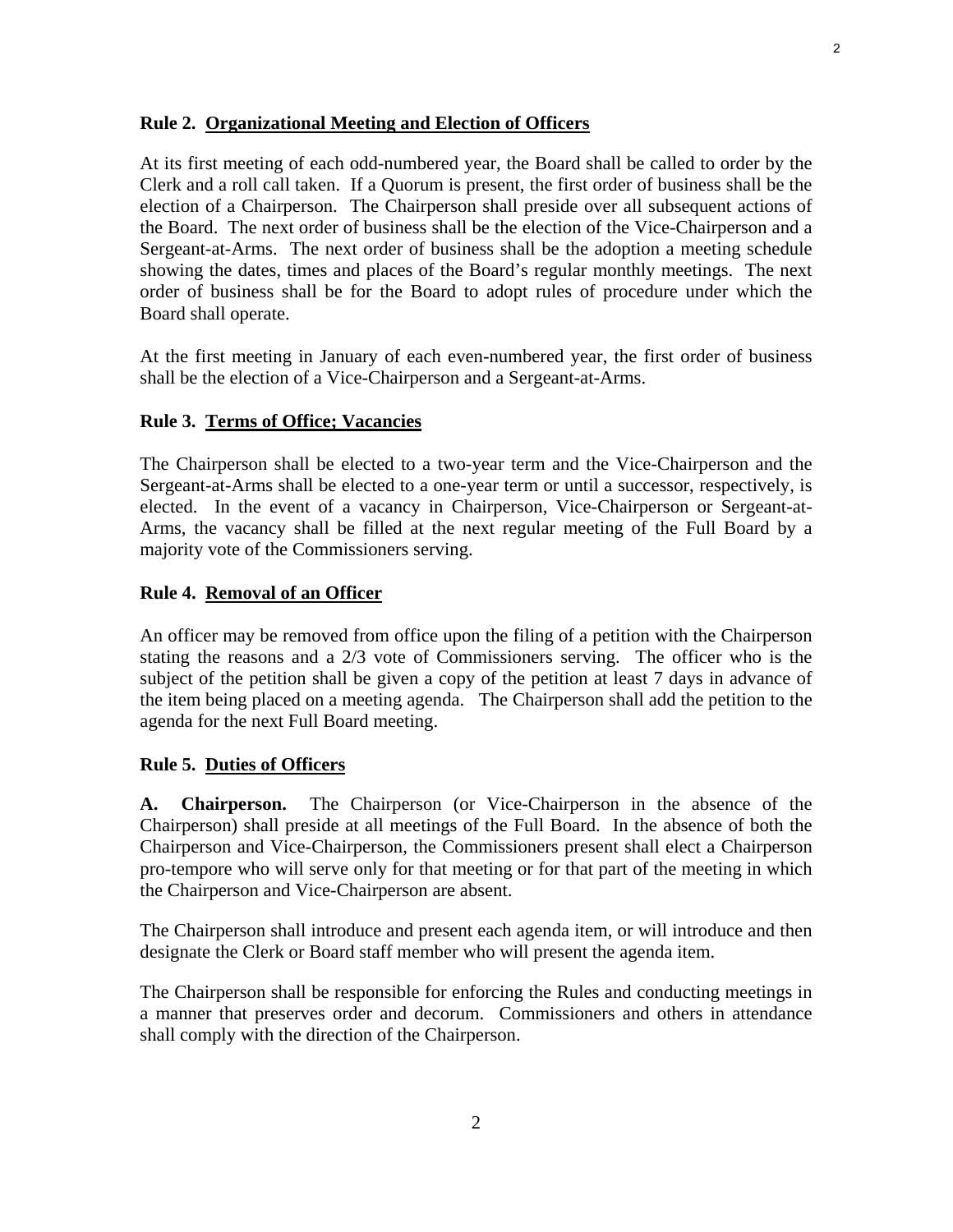The Chairperson shall annually prepare, propose and present a budget for the Board to the Finance Committee. The Chairperson shall be responsible for the administrative dayto-day activities of the Commission, including administering the budget for the Board.

At the second regular meeting of each odd-numbered year, the Chairperson shall submit committee assignments, listing the members of each committee and the chairperson and vice-chairperson of each committee, for approval by a majority vote of Commissioners serving.

At any time, the Chairperson shall have the ability to submit the appointment of new members to, or the removal from, a committee, subject to the approval of the Board. All vacancies in membership, chairperson or vice-chairperson of committees shall be filled by appointment by the Chairperson, subject to the approval by a majority vote of Commissioners serving.

**B. Sergeant-at-Arms.** The Sergeant-at-Arms shall attend the Full Board meetings to maintain order and decorum under the direction of the Chairperson and is responsible to ensure compliance with the requirements of a closed session.

## **Rule 6. Duties of Commissioners**

Each Commissioner shall be present at all Full Board and assigned committee meetings and shall vote on each question put, unless he/she has a direct personal or pecuniary interest in the question or unless otherwise legally or ethically required to abstain. The Commissioner shall disclose the interest at the meeting. Each abstention shall be duly recorded in the minutes of the meeting. In the rare event that a Commissioner believes he/she has the right or obligation to abstain from voting, the Commissioner shall consult with the Chairperson and independent counsel, if necessary.

### **Rule 7. Speaking**

When a Commissioner desires to speak on any matter or issue before the Board, he/she shall first seek recognition to speak from the Chairperson. The Chairperson may speak to points of order and shall decide questions of order subject to an Appeal to the Board. When two or more Commissioners request to make a motion and/or address the Board at the same time, the Chairperson shall name the Commissioner who is first to speak.

When a Commissioner is about to speak in debate or present any matter to the Board, he/she shall respectfully address himself/herself to the Chairperson. He/she shall confine himself/herself to the question under debate and avoid debate or argument that calls into question the personality/motive of another Commissioner.

Free, open and orderly debate on issues confronting the Board as a legislative body may demand that a Commissioner be privileged to speak on a matter more than once. However, a Commissioner shall not be privileged to speak or hold the floor on a matter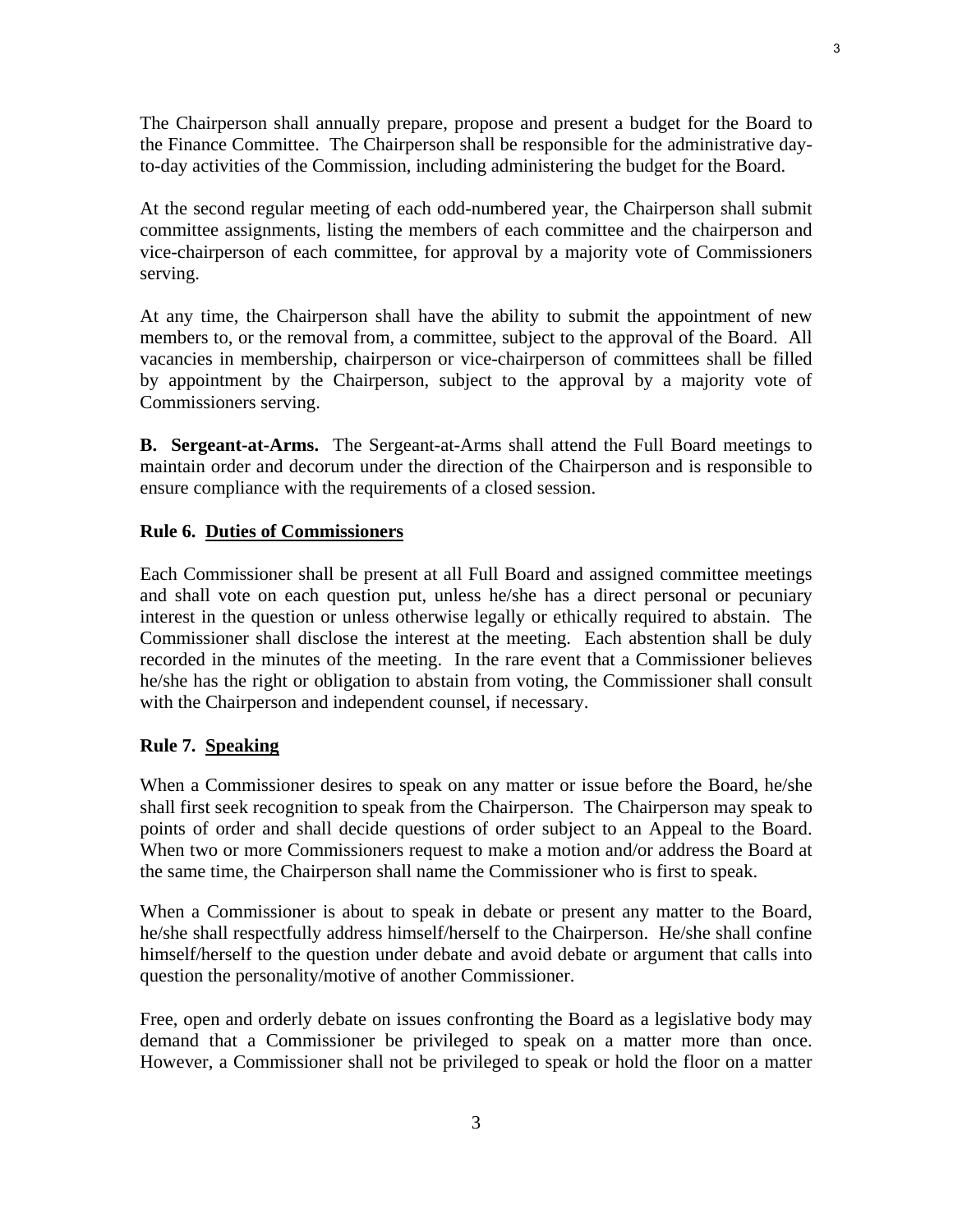for more than 10 minutes or more than once (on the same question) until all other Commissioners present are first given the opportunity to be heard.

## **Rule 8. Motions**

The Board shall take action by way of motions. No motion may be acted upon until it has been duly supported or seconded by a Commissioner. A Substantive Motion shall be reduced to writing, unless waived by the Chairperson. A Procedural Motion shall be reduced to writing if requested by the Chairperson. The Chairperson shall restate a motion or, if in writing, the motion shall be read aloud by the Clerk before being debated.

Any Commissioner who wishes to make a motion or second a motion must first secure recognition by the Chairperson. Except where permission is otherwise granted by the Chairperson, discussion of a motion before the Board or other pending business shall be limited to Commissioners.

A motion must be before the Board in order to discuss an agenda item that has been presented by the Chairperson for consideration. No motion shall be adopted by the Board until stated by the Chairperson. Any motion may be withdrawn by the sponsor at any time before decision or amendment by the Board.

The following motions will be in order:

- (1) To take action on a resolution or ordinance.
- (2) To call the question.
- (3) To amend or modify a motion made to take action, but such amending motion will be disposed of before any other motion to amend or modify the original motion will be in order. Once approved by a majority vote of Commissioners serving, a motion to amend or modify a motion shall be combined with the original motion.
- (4) To lay on the table for subsequent consideration at the same meeting.
- (5) To postpone action to a specific time, date and place or until occurrence of a condition or event.
- (6) To refer or re-refer a matter to a Board committee.
- (7) To postpone indefinitely. A motion to postpone indefinitely the further consideration of any motion or other matter shall require the affirmative vote of a majority of Commissioners serving and the vote upon such a motion shall not be reconsidered.
- (8) To reconsider a vote (including a vote resulting in a tie) or other action that has been taken by the Board, but only if no action has been taken in reliance upon such vote or action. Any Commissioner on the prevailing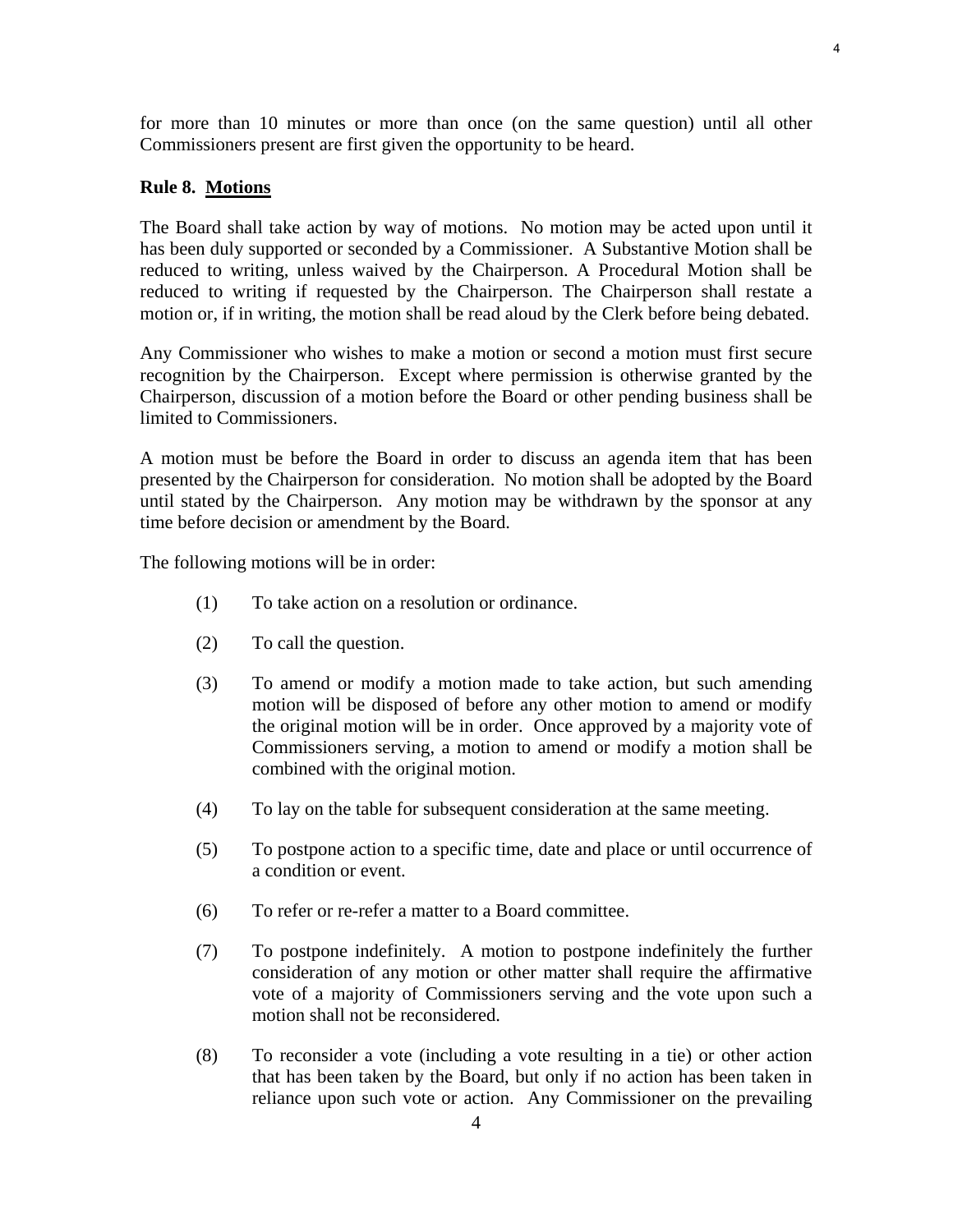side on a vote or action may move for reconsideration of such vote or action at the same meeting the vote or action was made or at the next regular meeting of the Board, but at no other subsequent meeting. No vote or other action shall be reconsidered more than once. A motion to reconsider shall require the affirmative vote of a majority of Commissioners serving. When a motion to reconsider fails, it cannot be renewed. This does not preclude the Board from again dealing with an issue, policy, decision or other action based upon significant new information unavailable to the Board when the decision or other action was initially taken.

- (9) To go into closed session as permitted by and in accordance with the Open Meetings Act.
- (10) To call a recess at the discretion of the Chairperson.
- (11) To adjourn.

With the exceptions of a motion to lay on the table for subsequent consideration, a motion to postpone action to a specific time, date and place or until occurrence of a condition or event, or a motion to adjourn, each of the motions listed above may be subject to discussion or debate by the Board.

#### **Rule 9. Ordinances and Resolutions**

The Board shall act by ordinance if required by Charter or law, otherwise by resolution. All acts of the Board imposing a penalty shall be by ordinance. All resolutions and ordinances, and any amendments thereto if requested by the Chairperson, shall be reduced to writing prior to consideration by the Board.

# **Rule 10. Proclamations and Tributes**

Any Commissioner may sponsor a Proclamation and present such Proclamation for approval by the Board. Each Commissioner may add his or her name as a co-sponsor only with the permission of the sponsor.

Any Commissioner may prepare and present a Tribute to honor a particular individual or group. A Tribute does not require approval of the Board.

# **Rule 11. Amendment/Suspension of Rules**

The Board may amend the Rules following recommendation for approval by the Rules Committee and by a vote of 2/3 of the Commissioners serving. The Board may suspend the operation of the Rules temporarily by a vote of 2/3 of the Commissioners present, but such amendment or suspension shall not relieve the Board from complying with applicable law.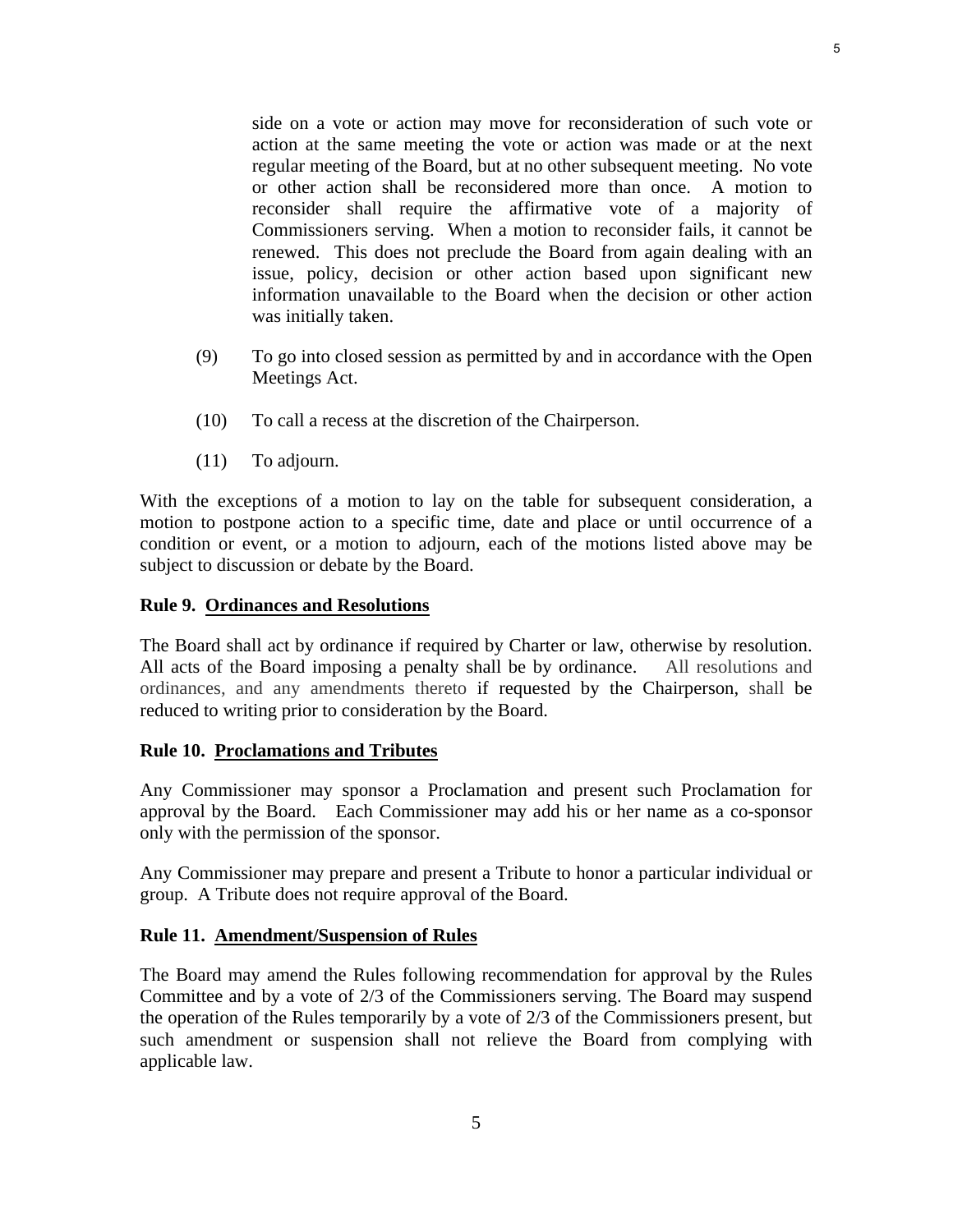#### **Rule 12. Meeting Notices**

Each Commissioner shall receive a notice of all meetings electronically unless otherwise designated in writing to the Chairperson.

The Chairperson shall prepare a proposed regular meeting agenda and provide notice of meetings, including the proposed agenda, which shall be delivered to Commissioners at least 5 calendar days prior to the regular meeting. The Chairperson shall have the discretion to add items to a meeting agenda at any time prior to the meeting. The notices shall specify the date and hour of the meeting. Each Commissioner may waive the foregoing notice requirements.

The time required for notification of all meetings shall be in accordance with the Open Meetings Act.

Notice of regular and special meetings shall be made available to the public by posting on the Board's website.

#### **Rule 13. Regular Meetings**

Regular meetings of the Board shall be held monthly on days as designated by the Board, as recommended by the Chairperson.

A notice of the regular meeting schedule, stating the dates, times, and places of the Board's regular meetings, shall be posted within 10 days after the first meeting of the Board in each calendar.

#### **Rule 14. Special Meetings**

The Chairperson has the authority to call a special meeting. A special meeting of the Board may also be held when requested by at least one-third of Commissioners serving. The request shall be in writing, shall be addressed to the Clerk and shall specify the time, date, place and purpose of the meeting. Upon the call of the Chairperson or upon receipt of a request, the Clerk shall immediately give notice in the manner selected by each Commissioner.

Dates and times of special meetings must be posted at least 18 hours before the meeting. The notice must be posted in a prominent and conspicuous place at both the Board's principal office and on a portion of the Board's website. The public notice on the website shall be included on either the homepage or on a separate webpage dedicated to public notices for special meetings and accessible via a prominent and conspicuous link on the website's homepage that clearly describes its purpose for public notification of those special meetings.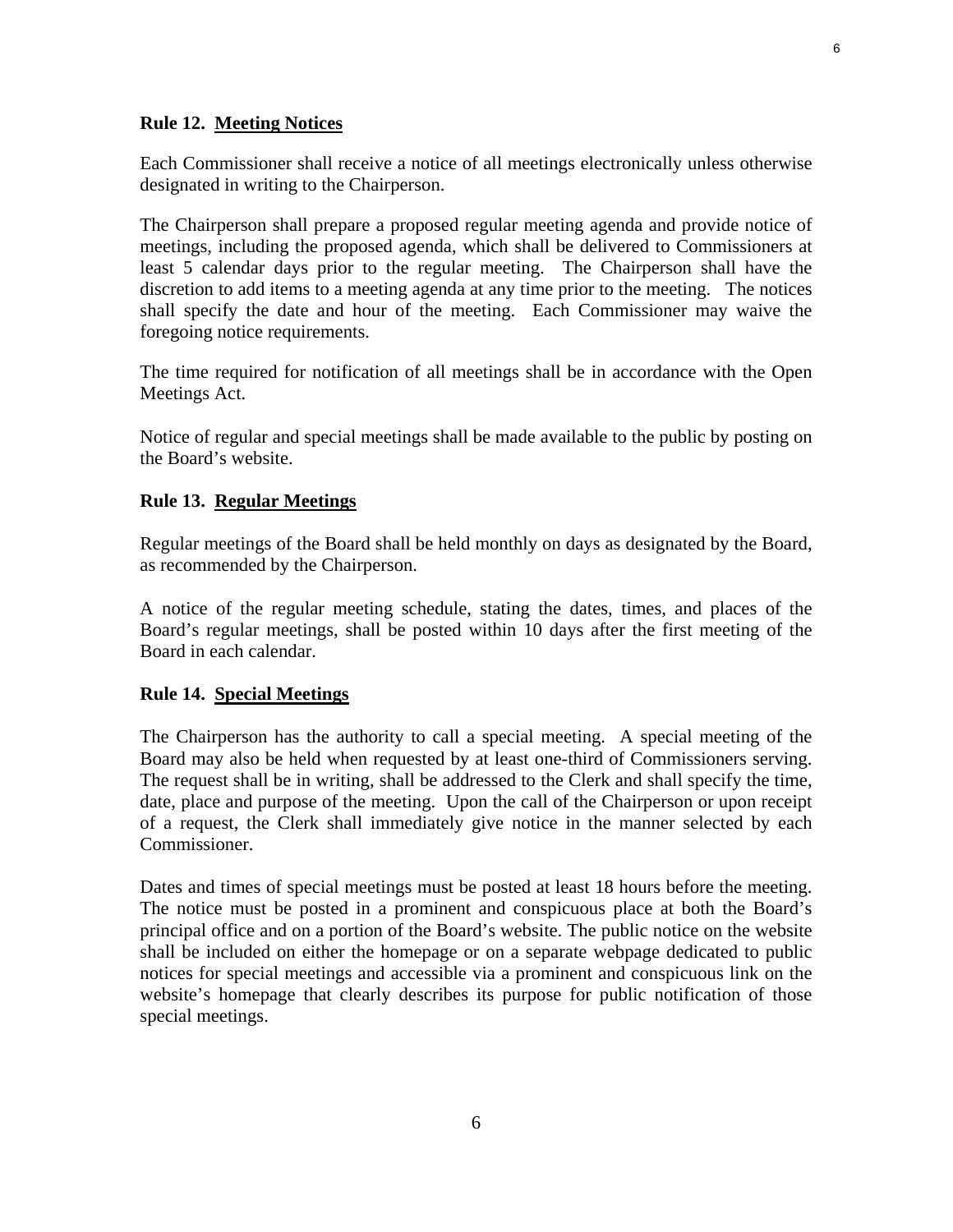#### **Rule 15. Voting Method**

The vote on all motions shall be by "yes" and "no" and will be taken by a show of hands, voice vote, or a roll call vote as directed by the Chairperson provided that the vote of each Commissioner is recorded. No motion shall be valid unless approved at a meeting of the Board and a proper record is made of the vote.

In accordance with the Open Meetings Act, each Commissioner's vote must be made in a public session in order to be counted. No votes of any kind, or polling to attempt to determine potential votes, will be allowed outside of public sessions or in closed sessions of the Board. Following each vote, it shall be announced that the motion passed or failed, and if not a unanimous vote, then the number voting "yes" and the number voting "no" shall be announced.

In situations in which a specified number of affirmative votes is required by law or these Rules, and abstentions have been noted, the motion shall fail if the specified number of affirmative votes have not been cast. In situations in which there is a tie vote and the abstention represents the deciding vote, the motion shall fail for lack of a majority.

The Clerk shall call roll by Commissioners' last names only, as follows:

(1) Attendance shall be called in alphabetical order according to Commissioner last names.

(2) The calling of a roll on a motion shall begin with the Commissioner who made the motion. The Commissioner who seconded the motion shall be called to vote second on the motion. The Clerk shall proceed to call the roll in alphabetical order according to Commissioner last names, except the Vice- Chairperson shall be called to vote second-to-last and the Chairperson shall be called to vote last, unless the Vice-Chairperson made or seconded the motion. At the next meeting of the Board, the Clerk shall begin the alphabetical list with the second Commissioner on the alphabetical listing. Other Commissioners shall be called to vote according to the regular sequence on the alphabetical listing, except that the Commissioner who was called to vote first at the last meeting shall be called to vote immediately prior to the Vice-Chairperson at the next meeting.

Any Commissioner may request that his/her vote be changed if such request is made prior to announcement of whether the vote passed or failed.

After the first vote is given, no Commissioner shall be entitled to speak on the question, nor shall any motion be in order until such roll call is completed and the result declared.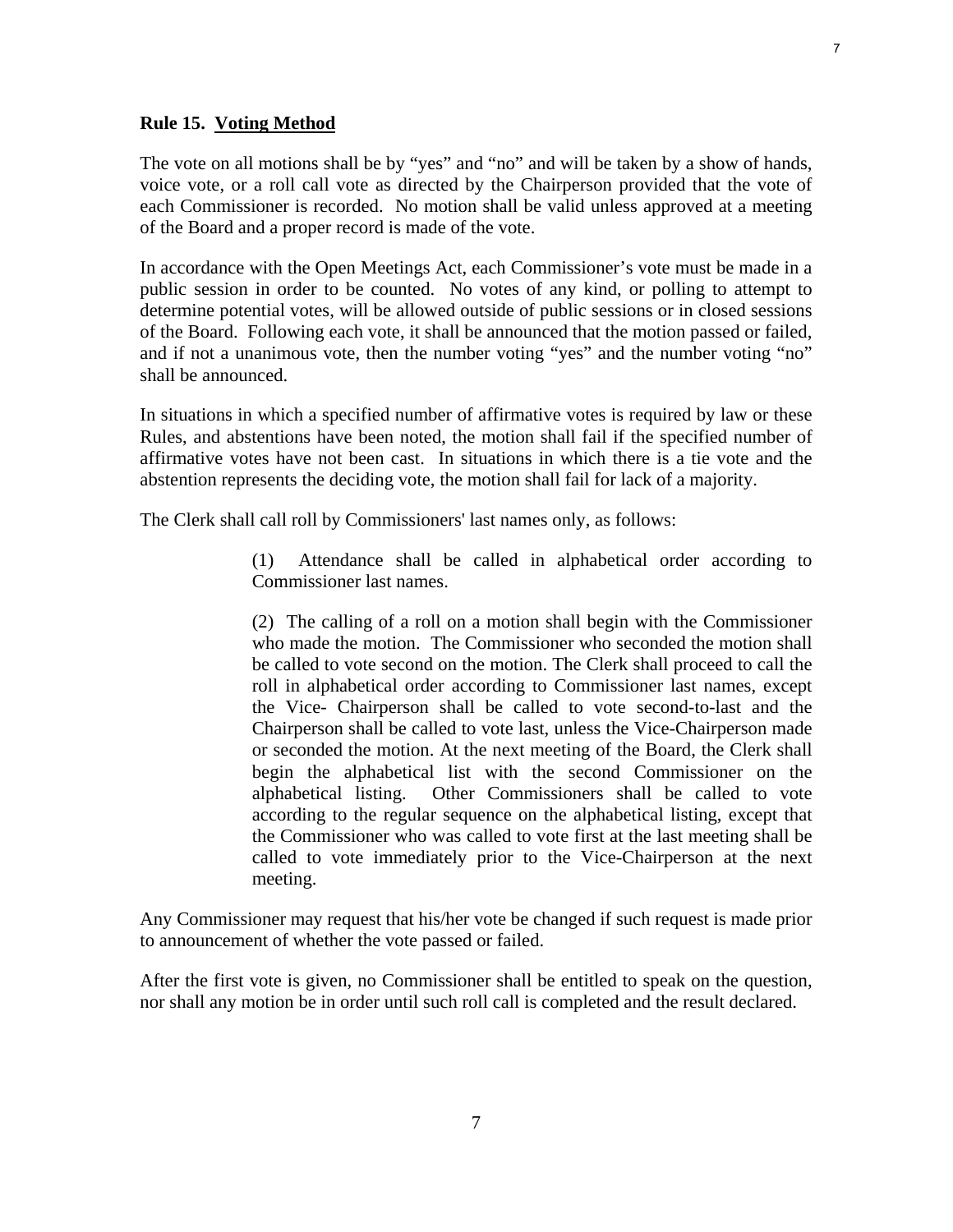# **Rule 16. Order of Business**

The Order of Business of the Board at regular meetings shall be as follows:

- (1) Call to order.
- (2) Pledge of allegiance.
- (3) Attendance roll call.
- (4) Invocation.
- (5) Adoption of agenda.
- (6) Reading, correction and approval of minutes.
- (7) Public participation (five minutes maximum per speaker, or longer at the discretion of the Chairperson related only to issues contained on the agenda).
- (8) Correspondence from Office of Executive
- (9) Reports from committees.
- (10) Proclamations.
- (11) New business.
- (12) Public participation (five minutes maximum per speaker or longer at the discretion of the Chairperson).
- (13) Adjournment.

## **Rule 17. Committees and Subcommittees**

A. **The Board shall have the following standing committees, all of which shall be committees of the whole:** 

- **1. Government Operations.**
- **2. Health & Human Services.**
- **3. Justice & Public Safety.**
- **4. Economic Development and Infrastructure.**
- **5. Finance.**

**6. Audit (which shall meet on the request of the Board Chairperson or the Audit Committee Chairperson).**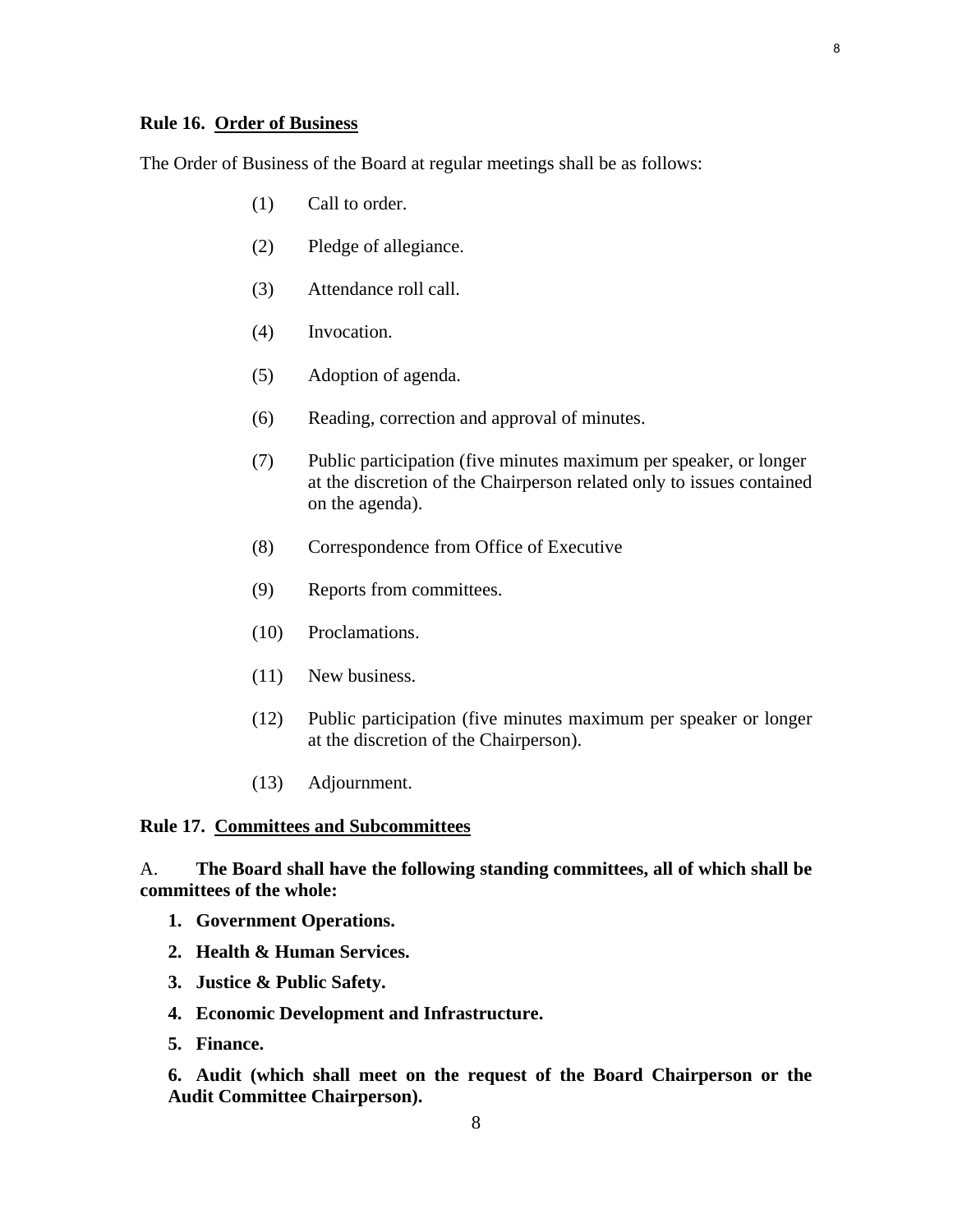**B. These Rules are the rules of procedure for all committees and subcommittees as applicable.** 

**1. An item may be waived directly to the Board for review, evaluation and/or determination at the discretion of a committee chairperson.** 

**2. An item that has not been referred for consideration from a committee meeting may be added to an agenda for consideration at a Full Board meeting upon a 2/3 vote of Commissioners serving.** 

**3. An item may be added to a committee agenda at the time the committee is considering adopting the agenda upon a majority vote of members of the committee if the item is submitted in writing to all members of the committee before or at the time the motion to add the item to the agenda is made.** 

**C. The committee chairperson may appoint a subcommittee.** 

**1. Each subcommittee of a committee is a part of that committee and subject to the authority and direction of that committee.** 

**2. Subcommittees shall not hold any meeting except upon authority of the standing committee chairperson.** 

**3. The Board Chairperson may be appointed to a subcommittee. If the Board Chairperson is not appointed to a subcommittee, the Board Chairperson shall be a non-voting** *ex officio* **member of that subcommittee.** 

**D. Each committee and subcommittee shall keep minutes of all committee and subcommittee committee actions and shall report, respectively, such actions to the Full Board or to the standing committee.** 

**E. The chairpersons of two or more committees may arrange for a joint meeting of their committees when, in their judgment, special circumstances would warrant such a joint meeting or the conducting of business of the Board will be better served.** 

**F. Committee chairpersons shall meet with the Board's staff at least 6 business days prior to a scheduled committee meeting to review the proposed agenda and any needed supporting materials. This does not prevent later changes to the agenda, but it intended to provide sufficient time to assemble agenda packets and transmit them to committee members and others on a timely basis.**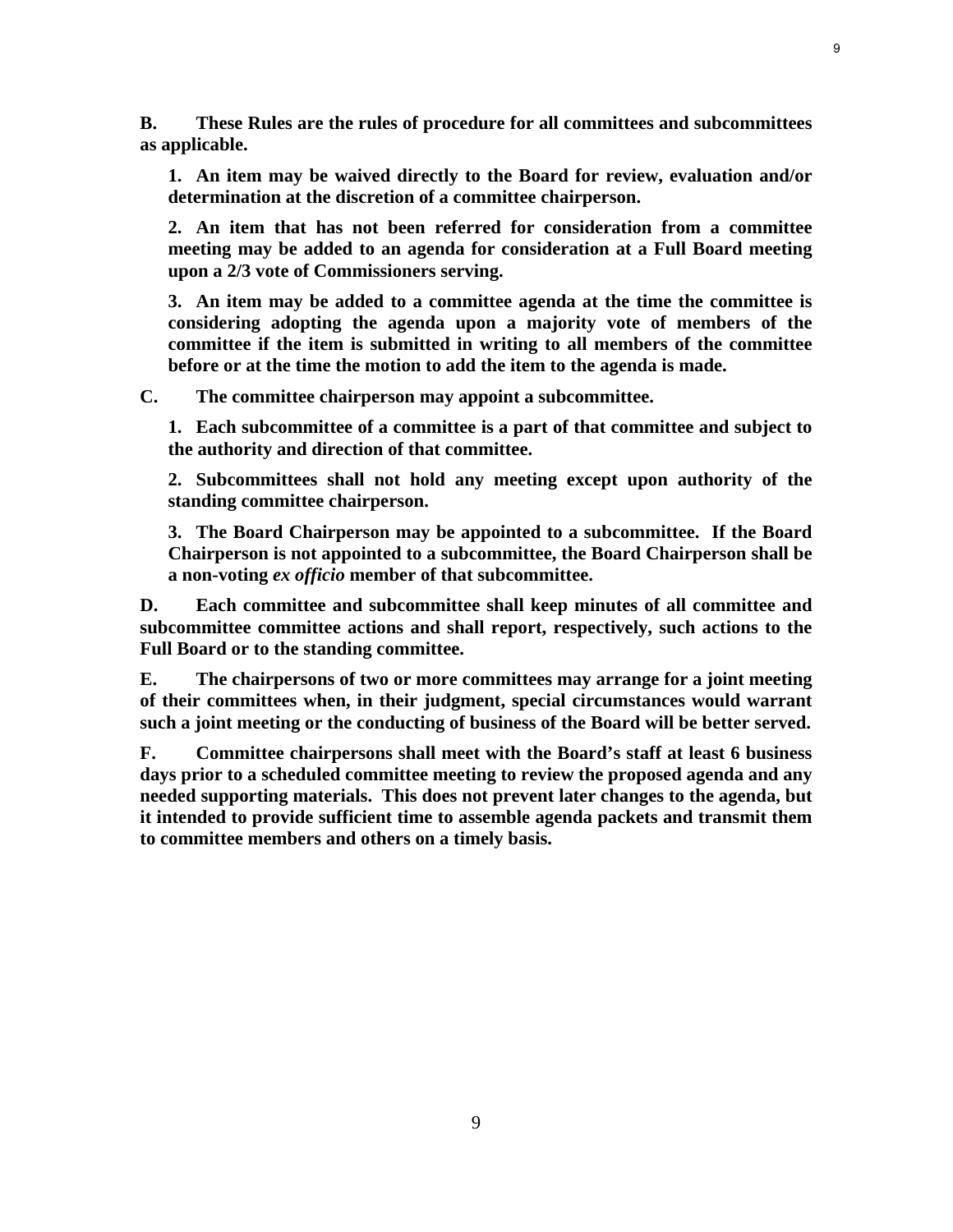The Clerk shall be the clerk to the Full Board. The Clerk, or his/her duly appointed deputy, shall perform all duties ordinarily pertaining to such office including, but not limited to, the following duties prescribed by law:

- (1) Recording all the proceedings of the Board in a book provided for that purpose.
- (2) Making regular entries of all Board resolutions and decisions upon all questions.
- (3) Recording the vote of each Commissioner on any ordinance, resolution, and appointment or election of an office submitted to the Board.
- (4) Performing such other and further duties as the Board may, from time to time, require by resolution.

The Clerk, or his/her duly appointed deputy, shall be present and take minutes at all meetings of the Full Board. In the absence of the Clerk or an appointed deputy, the Chairperson, with the approval of the Commissioners present and voting, shall appoint a Clerk for that meeting until the Clerk or his/her duly appointed deputy arrives.

# **Rule 19. Minutes**

The Clerk or his/her designee shall prepare minutes, including those minutes taken in closed session, as required by the Open Meetings Act and these Rules. A copy of the minutes of each Board meeting shall be prepared and distributed by the Clerk to each Commissioner prior to the next scheduled meeting of the Board or Committee.

The Clerk shall keep all adopted resolutions and ordinances arranged in the order of their adoption.

# **Rule 20. Workgroups**

The Chairperson may submit a proposal to the Board for approval of the appointment of informal ad hoc workgroups for purposes of advising the Board on policy issues. The proposal shall specify the purpose of the workgroup. The proposal shall direct the workgroup to report to the Board regarding any recommendations of the workgroup. The Chairperson shall have the authority to appoint members of the workgroup, subject to the approval by a majority vote of Commissioners serving. Workgroup members may include Commissioners, County employees or members of the general public who are familiar with the applicable subject matter.

Meetings of workgroups shall be held in accordance with the Open Meetings Act.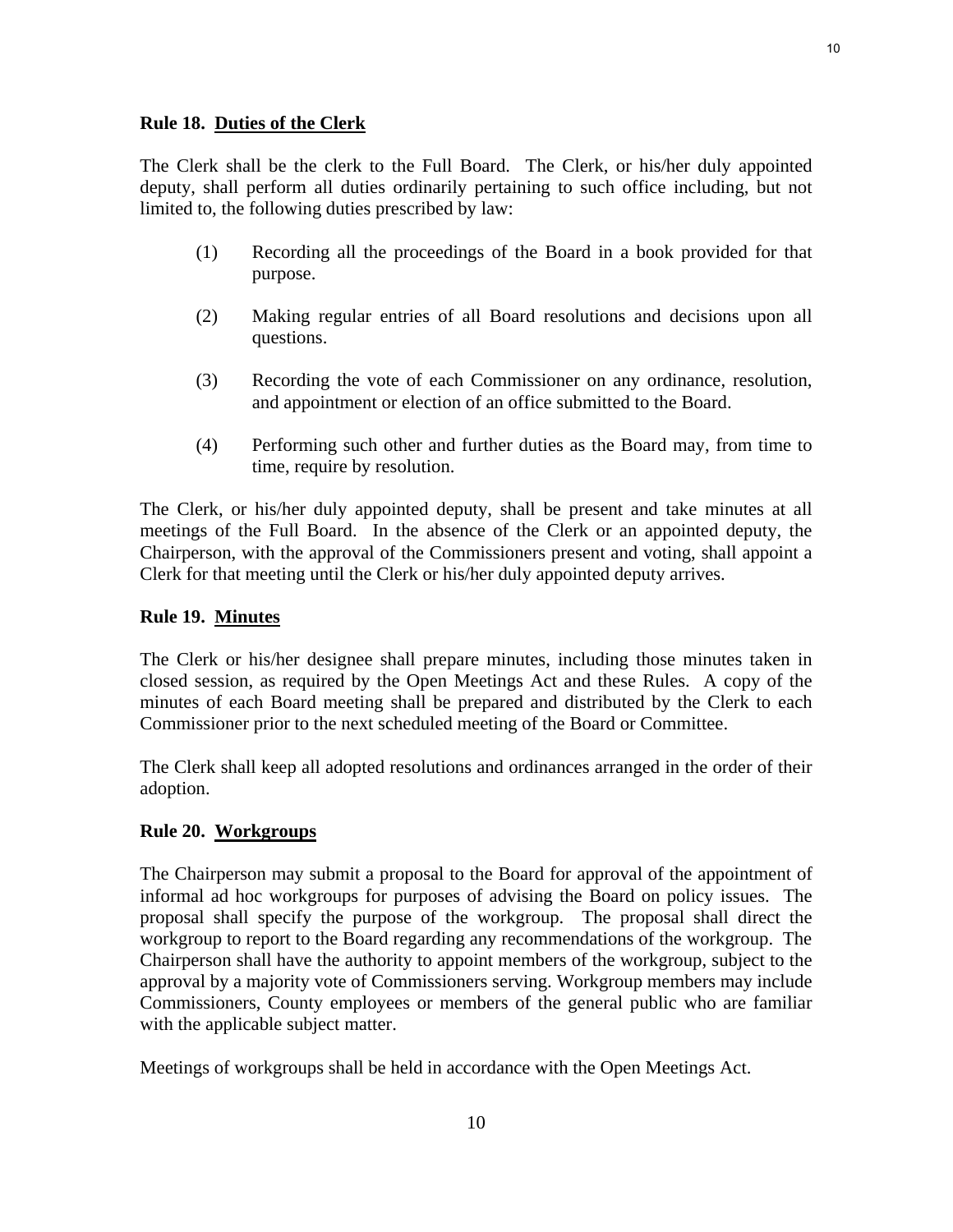## **Rule 21. Board Appointments**

A complete and notarized application (provided by the Board Office or obtained from the Board Office website), including qualifications and biographical data, for an appointment to a committee, board or commission that the Board shall have the authority to make shall be submitted to the Board Office at least one day before the meeting in which the Full Board or a committee is scheduled to consider the appointment.

# **Rule 22. Notices and Correspondence from County Executive**

Any notices or correspondence required by the Charter to be given to the Board by the County Executive shall be addressed to the Chairperson and deemed received when delivered to the Chairperson and date-stamped by Board staff. The date of the stamp shall be the official date of receipt. The Chairperson shall refer the notices or correspondence to the appropriate committee chairperson or the Full Board, at the Chairperson's discretion.

## **Rule 23. Charter Timelines**

The Board shall follow all timelines imposed by the Charter (see attached list).

#### **Rule 24. Expiration**

The Rules shall be in effect until replaced by the Board in the current session or succeeding session.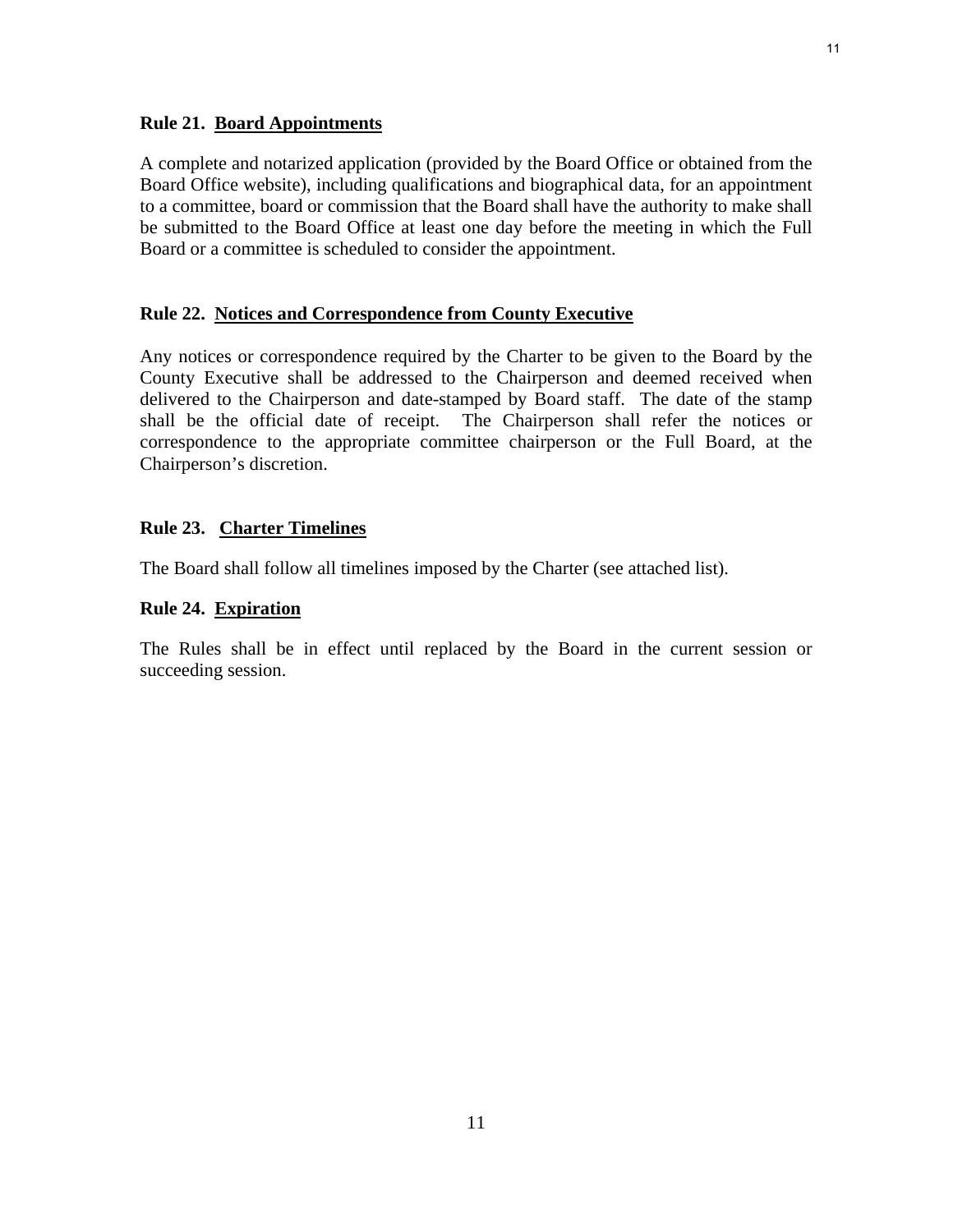# **CHARTER SECTIONS IMPOSING TIME LIMITS FOR THE BOARD OF COMMISSIONERS**

Charter Section 2.4.2. Upon creation of an ethics ordinance, the Executive will nominate five members. The Commission will vote on approval of those members within 60 days of receipt of the nomination from the Executive. If the Commission fails to act upon a nomination within that 60-day period, the Executive's nomination is effective.

Charter Section 3.6.4 requires that the Board of Commissioners hold a public hearing on the Executive's proposed Organization Plan or any proposed amendment to the Organization Plan within 50 days of its submission to the Commission. The Commission is to approve, with or without amendment, or reject the proposed Organization Plan or any amendment within 75 days after its submission.

Charter Section 3.8 (b) requires that the Commission approve or reject a proposed appointment of the Executive that requires Commission approval within 75 days after its submission; otherwise, the appointment becomes effective.

Charter Section 4.4 (f) provides that the Commission may override a veto by Executive within 30 days by at least a 2/3 vote of the Commissioners serving.

Charter Section 4.7 requires within 180 days of the effective date of the Charter (i.e., January 1, 2011) that the Board adopt an ordinance providing for codification of ordinances and the preservation of indexing of resolutions.

Charter Section 4.8. If a vacancy occurs in the office of a County Commissioner due to death, resignation, removal of residency from the district, or removal from office, the Board of Commissioners is required to appoint a registered and qualified elector of the district within 30 days by a majority vote of the Commissioners.

Charter Section 8.7. Prior to the beginning of each fiscal year, the Board of Commissioners is required to adopt a balanced line item operating budget and an appropriations ordinance.

Charter Section 8.11.1 and 8.11.2 require that if the Executive certifies to the Commission a reduction in estimated revenue or certifies to the Commission that expenditures have exceeded appropriated levels and submits a proposed appropriation reduction or a proposed appropriation amendment and the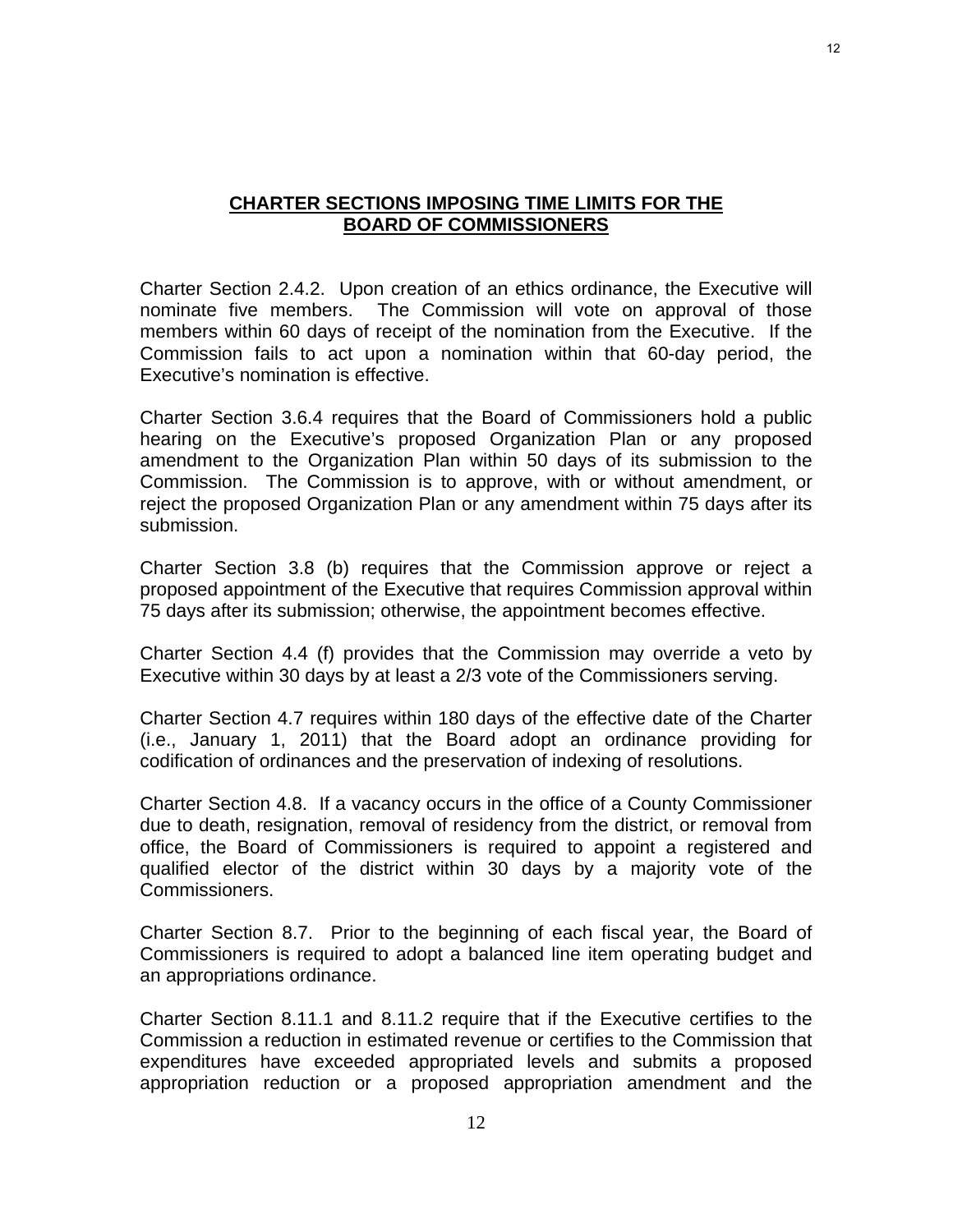Commission fails to amend the appropriation ordinance within 45 days after certification of the reduced revenue or the excess expenditures, the requested appropriation amendment submitted by the Executive becomes effective.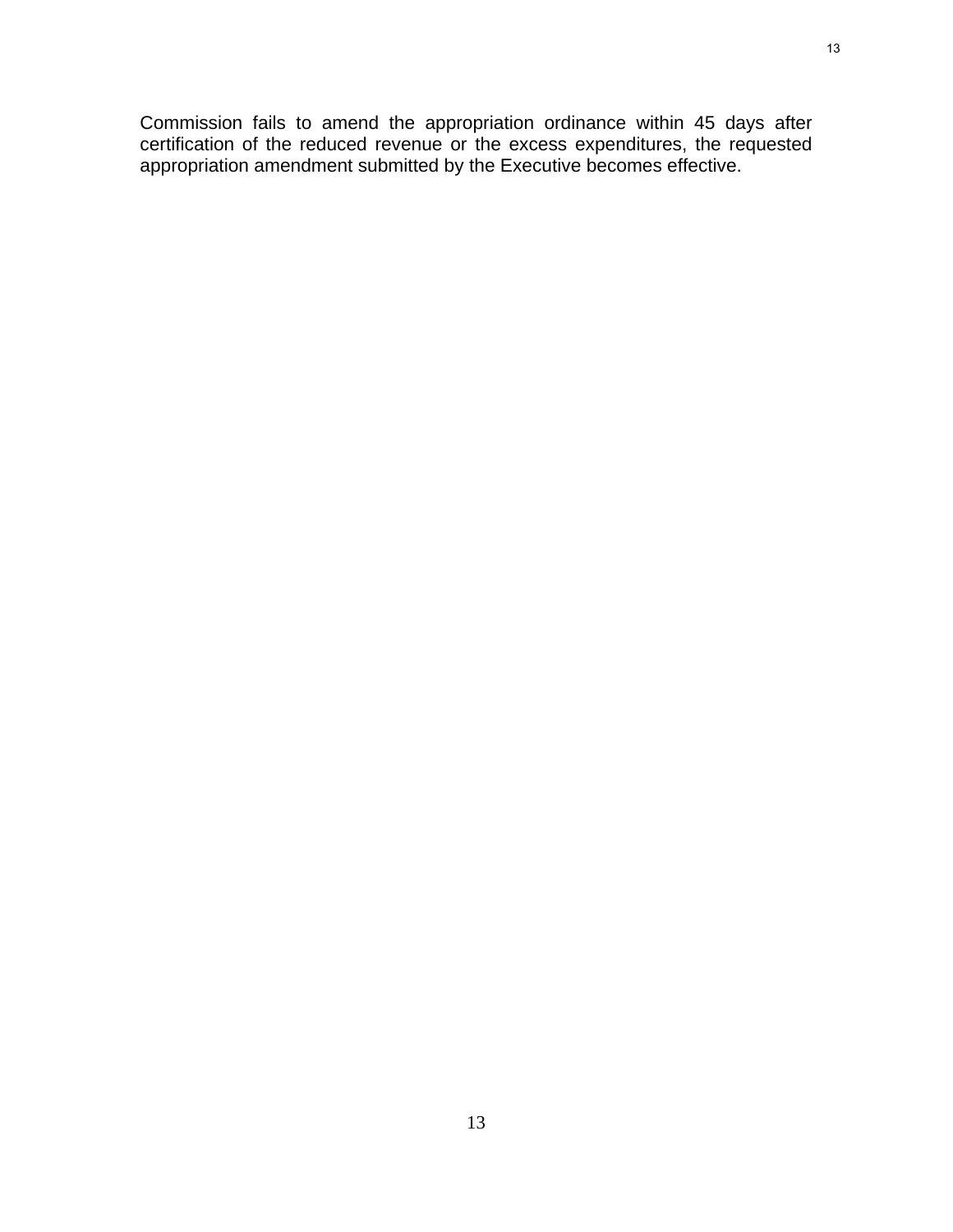

# **BOARD OF COMMISSIONERS**

1 S. Main St.,  $9<sup>th</sup>$  Floor Mount Clemens, Michigan 48043 586.469.5125 ~ Fax: 586.469.5993 www.macombBOC.com

January 8, 2015

TO: BOARD OF COMMISSIONERS

FROM: DAVID FLYNN, CHAIRMAN

# **SUBJECT: 2015 MEETING DATES**

Listed below are the proposed dates of the Board of Commissioners meetings for 2015. Committee meetings will begin at **9 a.m.**, and the Full Board meetings at **7 p.m.** All meetings will be held on the ninth floor of the County Administration Building, in the Board of Commissioners' Board Room, **unless otherwise noted**.

#### **January**

- **12 6:30 pm** Full Board (Organizational)
- **20** Government Operations
- **21** Health & Human Services, **followed by** Justice & Public Safety
- **22** Finance, **followed by** Full Board
- **27** Economic Development / Infrastructure
- **28** Finance
- **29** Full Board

# **February**

- **10** Government Operations
- **11** Health & Human Services, **followed by** Justice & Public Safety
- 12 Finance, **followed by** Full Board<br>17 Economic Development / Infrastru
- **Economic Development / Infrastructure**
- **18** Finance
- **19** Full Board

# **March**\_\_\_\_\_\_\_\_\_\_\_\_\_\_\_\_\_\_\_\_\_\_\_\_\_\_\_\_\_\_\_\_\_\_\_\_\_\_\_\_\_\_\_\_\_\_\_\_\_\_\_\_\_\_\_\_\_\_\_\_\_\_\_\_\_\_\_\_\_\_\_\_\_\_\_\_\_\_\_\_\_

- **10** Government Operations
- **11** Health & Human Services, **followed by** Justice & Public Safety
- **12** Finance, **followed by** Full Board
- **17** Economic Development / Infrastructure
- **18** Finance
- **19** Full Board

# **MACOMB COUNTY BOARD OF COMMISSIONERS**

| David J. Flynn - Board Chair<br>District 4 | Kathy Tocco – Vice Chair<br>District 11 |                          |                                 |                           |                              |  |
|--------------------------------------------|-----------------------------------------|--------------------------|---------------------------------|---------------------------|------------------------------|--|
| Andrey Duzyj-District 1                    | Marvin Sauger – District 2              |                          | Veronica Klinefelt – District 3 | Robert Mijac - District 5 | James Carabelli – District 6 |  |
| Don Brown – District 7                     | Kathy Vosburg – District 8              | Fred Miller – District 9 | Steve Marino – District 10      | Bob Smith – District 12   | Joe Sabatini – District 13   |  |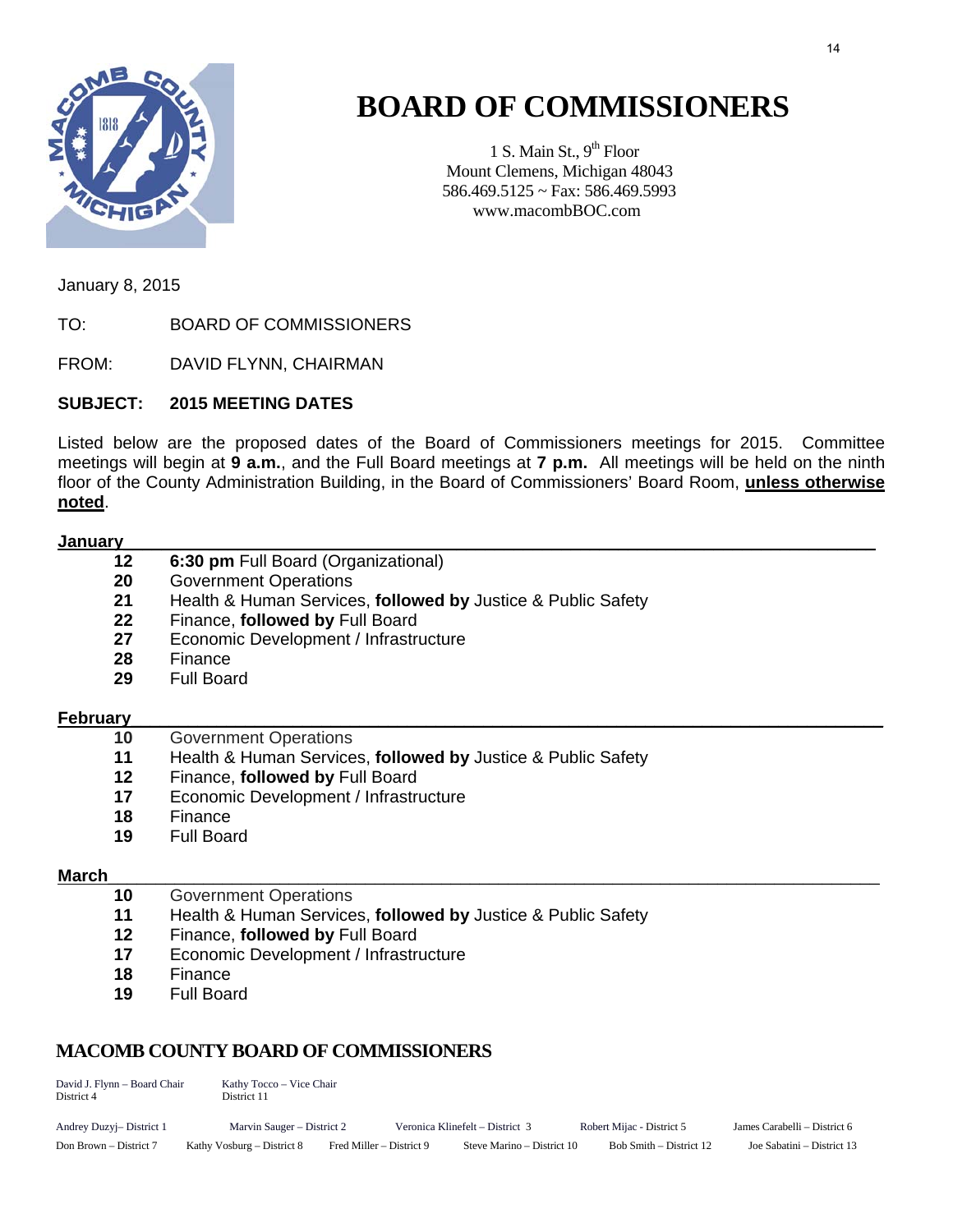| <u>April</u> |                         |                                                                 |
|--------------|-------------------------|-----------------------------------------------------------------|
|              | 21                      | <b>Government Operations</b>                                    |
|              | 22                      | Health & Human Services, followed by Justice & Public Safety    |
|              | 23                      | Finance, followed by Full Board                                 |
|              | 28                      | Economic Development / Infrastructure                           |
|              | 29                      | 4:30 pm Finance                                                 |
|              |                         | 7:00 pm Full Board                                              |
|              |                         |                                                                 |
| May          |                         |                                                                 |
|              | 5                       | <b>Government Operations</b>                                    |
|              | $\bf 6$                 | Health & Human Services, followed by Justice & Public Safety    |
|              | $\overline{\mathbf{7}}$ | Finance, followed by Full Board                                 |
|              | 12                      | Economic Development / Infrastructure                           |
|              | 13                      | Finance                                                         |
|              | 14                      | <b>Full Board</b>                                               |
|              |                         |                                                                 |
| June         |                         |                                                                 |
|              | 9                       | <b>Government Operations</b>                                    |
|              | 10                      | Health & Human Services, followed by Justice & Public Safety    |
|              | 11                      | Finance, followed by Full Board                                 |
|              | 23                      | Economic Development / Infrastructure                           |
|              | 24                      | Finance                                                         |
|              | 25                      | <b>Full Board</b>                                               |
|              |                         |                                                                 |
| <u>July</u>  |                         |                                                                 |
|              | 14                      | Full Board (Intro of Budget), followed by Government Operations |
|              | 15                      | Health & Human Services, followed by Justice & Public Safety    |
|              | 16                      | Finance, followed by Full Board                                 |
|              | 21                      | Economic Development / Infrastructure                           |
|              | 22                      | Finance                                                         |
|              | 23                      | <b>Full Board</b>                                               |
| August       |                         |                                                                 |
|              | 4                       | <b>Government Operations</b>                                    |
|              | 5                       | Health & Human Services, followed by Justice & Public Safety    |
|              | 6                       | Finance, followed by Full Board                                 |
|              | 18                      | Economic Development / Infrastructure                           |
|              | 19                      | Finance                                                         |
|              | 20                      | <b>Full Board</b>                                               |
|              | 25                      | Finance (Budget Amendments)                                     |
|              |                         |                                                                 |
| September    |                         |                                                                 |
|              | 8                       | <b>Government Operations</b>                                    |
|              | 9                       | Health & Human Services, followed by Justice & Public Safety    |
|              | 10                      | Finance, followed by Full Board                                 |
|              | 15                      | Economic Development / Infrastructure                           |
|              | 16                      | Finance                                                         |
|              | 17                      | <b>Full Board</b>                                               |
|              | 24                      | Full Board (Budget) (reserve date)                              |
|              | 30                      | Full Board (Budget) (reserve date)                              |
|              |                         |                                                                 |
|              |                         |                                                                 |
|              |                         |                                                                 |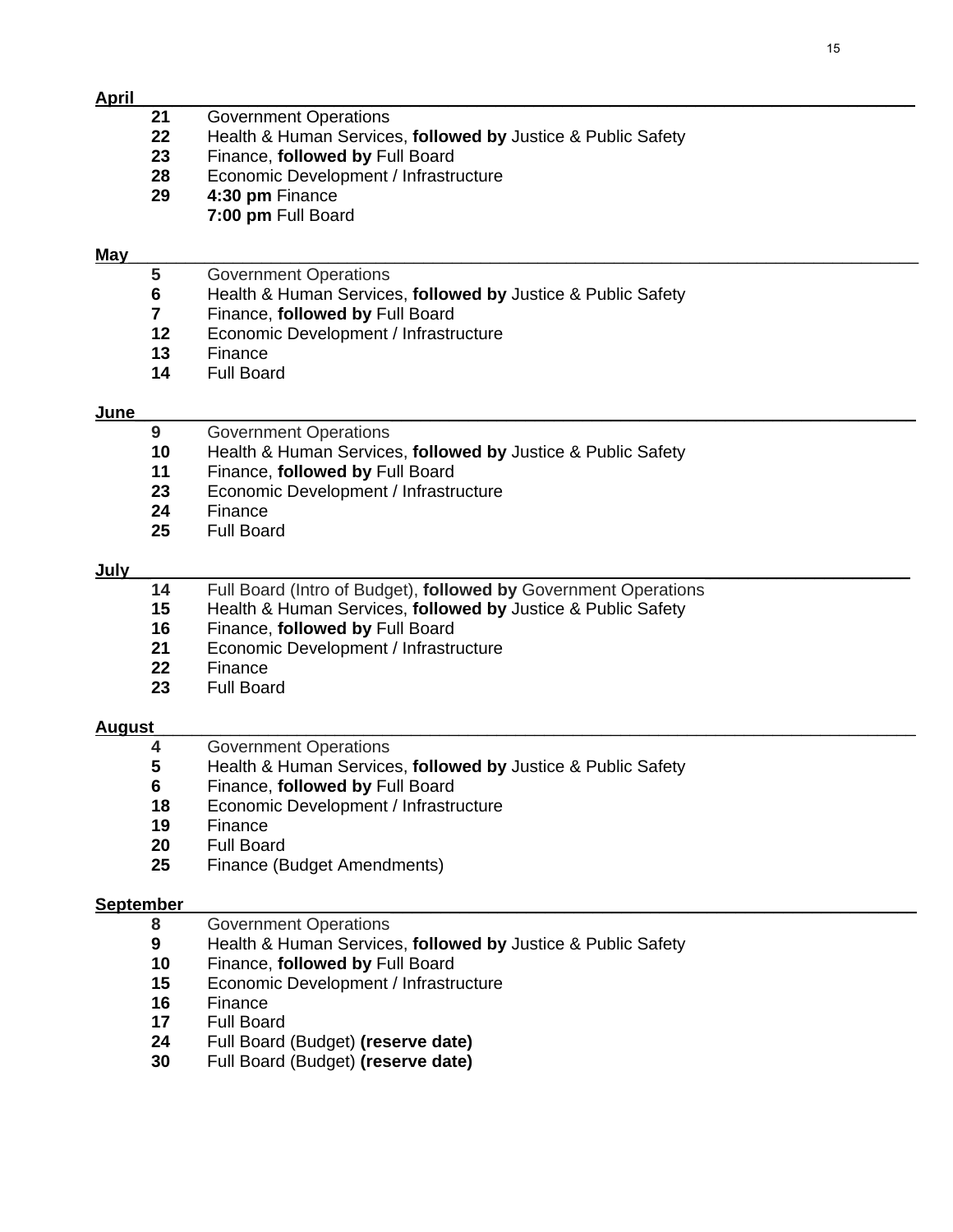**October**\_\_\_\_\_\_\_\_\_\_\_\_\_\_\_\_\_\_\_\_\_\_\_\_\_\_\_\_\_\_\_\_\_\_\_\_\_\_\_\_\_\_\_\_\_\_\_\_\_\_\_\_\_\_\_\_\_\_\_\_\_\_\_\_\_\_\_\_\_\_\_\_\_\_\_\_\_\_\_\_

- **6** Government Operations<br>**7** Health & Human Service
- Health & Human Services, **followed by** Justice & Public Safety
- Finance, **followed by** Full Board
- Economic Development / Infrastructure
- Finance
- Full Board

#### **November**\_\_\_\_\_\_\_\_\_\_\_\_\_\_\_\_\_\_\_\_\_\_\_\_\_\_\_\_\_\_\_\_\_\_\_\_\_\_\_\_\_\_\_\_\_\_\_\_\_\_\_\_\_\_\_\_\_\_\_\_\_\_\_\_\_\_\_\_\_\_\_\_\_\_\_\_\_\_

- **3** Government Operations<br>**4** Health & Human Service
- Health & Human Services, **followed by** Justice & Public Safety
- Finance, **followed by** Full Board
- Economic Development / Infrastructure
- **4:30 pm** Finance
	- **7:00 pm** Full Board

#### **December**\_\_\_\_\_\_\_\_\_\_\_\_\_\_\_\_\_\_\_\_\_\_\_\_\_\_\_\_\_\_\_\_\_\_\_\_\_\_\_\_\_\_\_\_\_\_\_\_\_\_\_\_\_\_\_\_\_\_\_\_\_\_\_\_\_\_\_\_\_\_\_\_\_\_\_\_\_\_

- Government Operations
- Health & Human Services, **followed by** Justice & Public Safety
- Finance, **followed by** Full Board
- Economic Development / Infrastructure
- Finance
- Full Board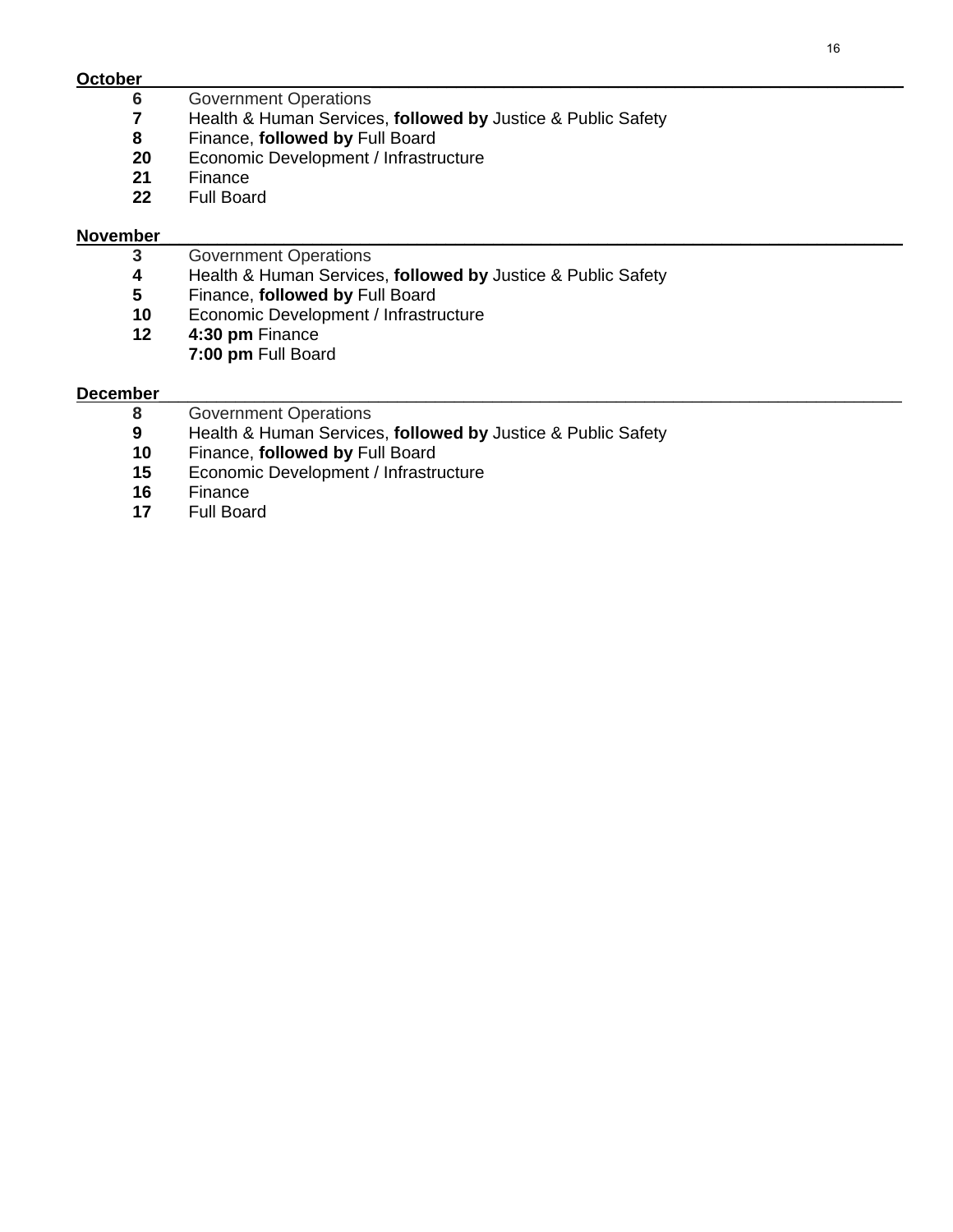| <b>January 2015</b> |                                                                             |                                        |                                                 |                                         |                |          |  |  |  |
|---------------------|-----------------------------------------------------------------------------|----------------------------------------|-------------------------------------------------|-----------------------------------------|----------------|----------|--|--|--|
| Sunday              | <b>Monday</b>                                                               | Tuesday                                | Wednesday                                       | Thursday                                | Friday         | Saturday |  |  |  |
|                     |                                                                             |                                        |                                                 | 1                                       | $\overline{2}$ | 3        |  |  |  |
| $\overline{4}$      | 5                                                                           | 6                                      | $\overline{7}$                                  | 8                                       | 9              | 10       |  |  |  |
| 11                  | 12<br>6:30 p.m.<br><b>Full Board</b><br>(Organizational<br><b>Meeting</b> ) | 13                                     | 14                                              | 15                                      | 16             | 17       |  |  |  |
| 18                  | 19<br>M L King Day                                                          | 20<br>9am:<br>Government<br>Operations | 21<br>9am: HHS<br>Immediately<br>following: JPS | 22<br>9am: Finance<br><b>Full Board</b> | 23             | 24       |  |  |  |
| 25                  | 26                                                                          | 27<br>9am: Econ Dev/<br>Infrastructure | 28<br>9am: Finance                              | 29<br>7pm: Full Board                   | 30             | 31       |  |  |  |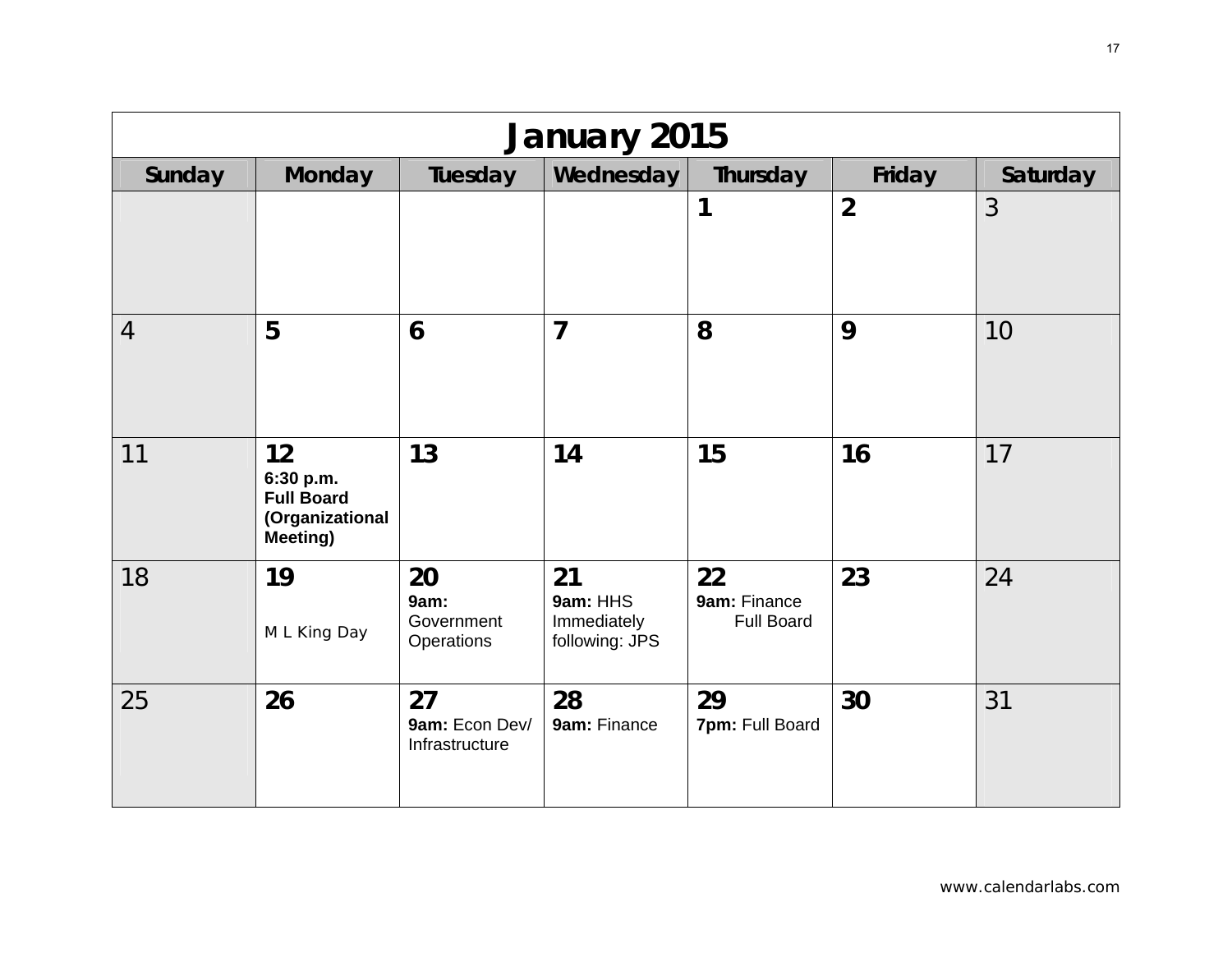| February 2015 |                       |                                        |                                                 |                                         |        |                       |  |  |  |
|---------------|-----------------------|----------------------------------------|-------------------------------------------------|-----------------------------------------|--------|-----------------------|--|--|--|
| Sunday        | <b>Monday</b>         | Tuesday                                | Wednesday                                       | Thursday                                | Friday | Saturday              |  |  |  |
| 1             | $\overline{2}$        | $\mathbf{3}$                           | $\overline{4}$                                  | 5                                       | 6      | $\overline{7}$        |  |  |  |
| 8             | 9                     | 10<br>9am:<br>Government<br>Operations | 11<br>9am: HHS<br>Immediately<br>following: JPS | 12<br>9am: Finance<br><b>Full Board</b> | 13     | 14<br>Valentine's Day |  |  |  |
| 15            | 16<br>Presidents' Day | 17<br>9am: Econ Dev/<br>Infrastructure | 18<br>9am: Finance                              | 19<br>7pm: Full Board                   | 20     | 21                    |  |  |  |
| 22            | 23                    | 24                                     | 25                                              | 26                                      | 27     | 28                    |  |  |  |
|               |                       |                                        |                                                 |                                         |        |                       |  |  |  |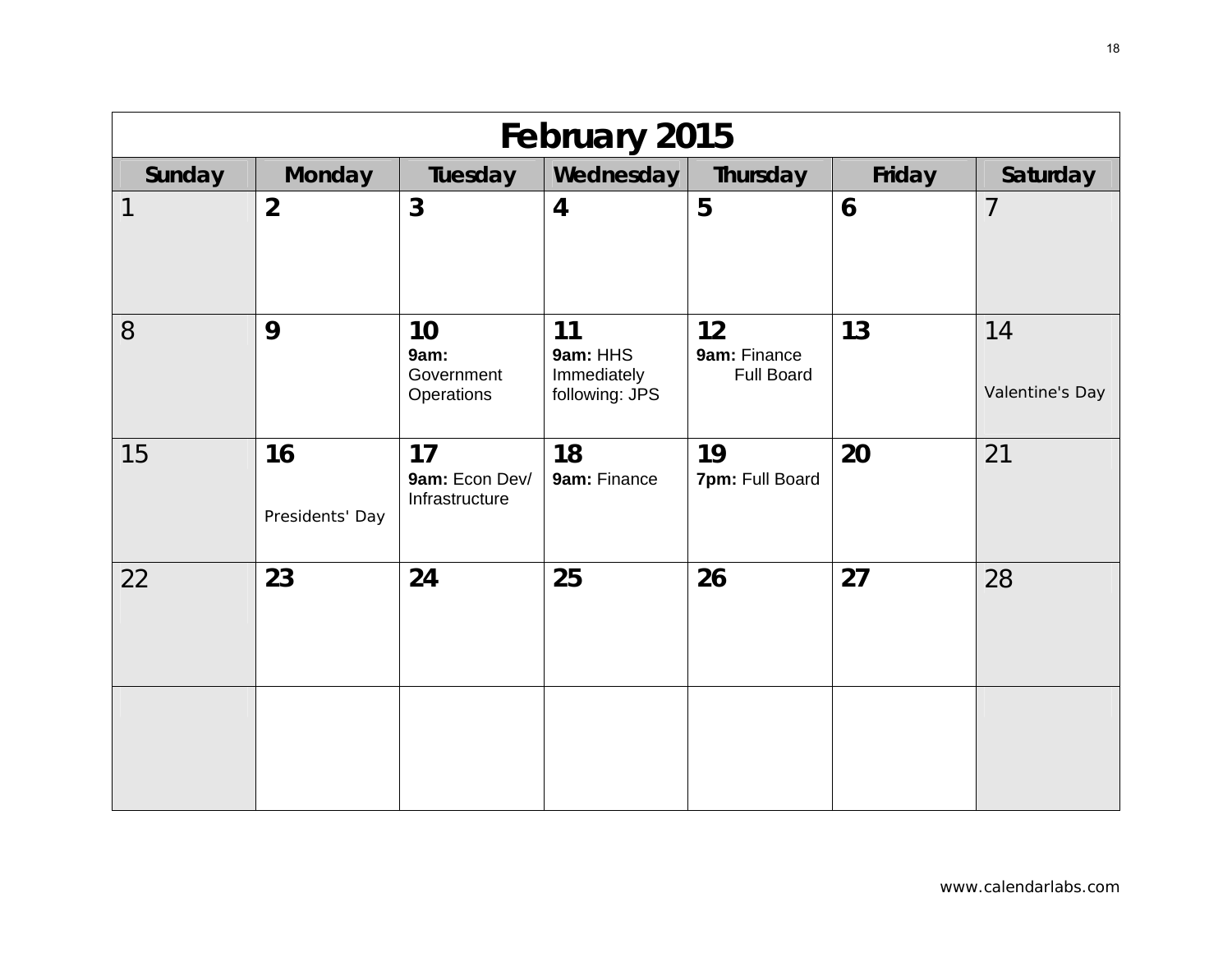| <b>March 2015</b>        |                |                                        |                                                 |                                         |        |                |  |  |  |
|--------------------------|----------------|----------------------------------------|-------------------------------------------------|-----------------------------------------|--------|----------------|--|--|--|
| Sunday                   | <b>Monday</b>  | Tuesday                                | Wednesday                                       | Thursday                                | Friday | Saturday       |  |  |  |
| $\overline{\mathcal{L}}$ | $\overline{2}$ | $\overline{3}$                         | $\overline{4}$                                  | 5                                       | 6      | $\overline{7}$ |  |  |  |
| 8                        | 9              | 10<br>9am:<br>Government<br>Operations | 11<br>9am: HHS<br>Immediately<br>following: JPS | 12<br>9am: Finance<br><b>Full Board</b> | 13     | 14             |  |  |  |
| 15                       | 16             | 17<br>9am: Econ Dev/<br>Infrastructure | 18<br>9am: Finance                              | 19<br>7pm: Full Board                   | 20     | 21             |  |  |  |
| 22                       | 23             | 24                                     | 25                                              | 26                                      | 27     | 28             |  |  |  |
| 29                       | 30             | 31                                     |                                                 |                                         |        |                |  |  |  |
|                          |                |                                        |                                                 |                                         |        |                |  |  |  |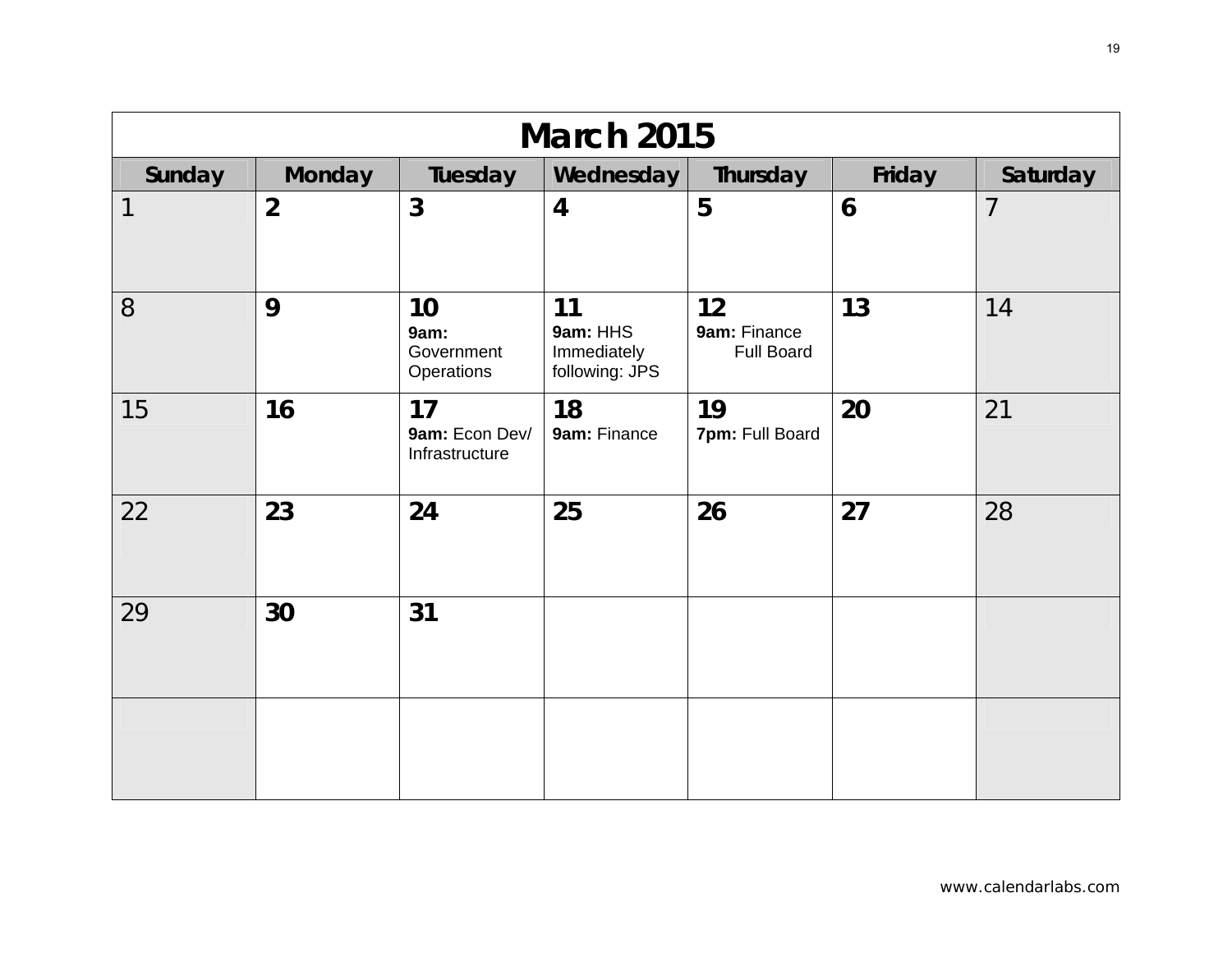| <b>April 2015</b>  |               |                                        |                                                 |                                         |                               |                |  |  |  |
|--------------------|---------------|----------------------------------------|-------------------------------------------------|-----------------------------------------|-------------------------------|----------------|--|--|--|
| Sunday             | <b>Monday</b> | Tuesday                                | Wednesday                                       | Thursday                                | Friday                        | Saturday       |  |  |  |
|                    |               |                                        | 1                                               | $\overline{2}$                          | $\overline{3}$<br>Good Friday | $\overline{4}$ |  |  |  |
| 5<br>Easter Sunday | 6             | $\overline{7}$                         | 8                                               | 9                                       | 10                            | 11             |  |  |  |
| 12                 | 13            | 14                                     | 15                                              | 16                                      | 17                            | 18             |  |  |  |
| 19                 | 20            | 21<br>9am:<br>Government<br>Operations | 22<br>9am: HHS<br>Immediately<br>following: JPS | 23<br>9am: Finance<br><b>Full Board</b> | 24                            | 25             |  |  |  |
| 26                 | 27            | 28<br>9am: Econ Dev/<br>Infrastructure | 29<br>4:30pm:<br>Finance<br>7pm: Full Board     | 30                                      |                               |                |  |  |  |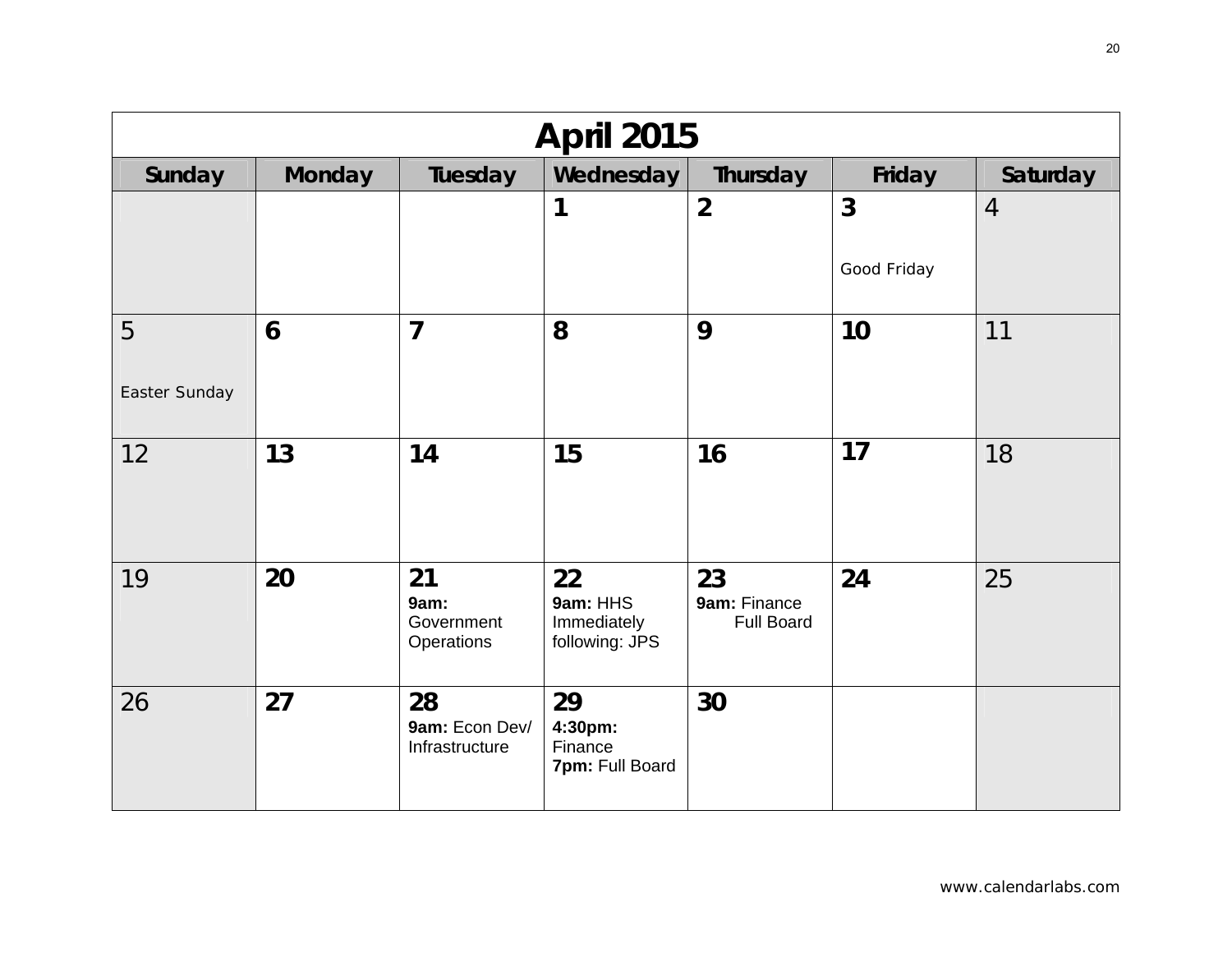| <b>May 2015</b>    |                    |                                        |                                                |                                                     |        |                |  |  |  |
|--------------------|--------------------|----------------------------------------|------------------------------------------------|-----------------------------------------------------|--------|----------------|--|--|--|
| Sunday             | <b>Monday</b>      | Tuesday                                | Wednesday                                      | Thursday                                            | Friday | Saturday       |  |  |  |
|                    |                    |                                        |                                                |                                                     | 1      | $\overline{2}$ |  |  |  |
| 3                  | $\overline{4}$     | 5<br>9am:<br>Government<br>Operations  | 6<br>9am: HHS<br>Immediately<br>following: JPS | $\overline{7}$<br>9am: Finance<br><b>Full Board</b> | 8      | 9              |  |  |  |
| 10<br>Mother's Day | 11                 | 12<br>9am: Econ Dev/<br>Infrastructure | 13<br>9am: Finance                             | 14<br>7pm: Full Board                               | 15     | 16             |  |  |  |
| 17                 | 18                 | 19                                     | 20                                             | 21                                                  | 22     | 23             |  |  |  |
| 24                 | 25<br>Memorial Day | 26                                     | 27                                             | 28                                                  | 29     | 30             |  |  |  |
| 31                 |                    |                                        |                                                |                                                     |        |                |  |  |  |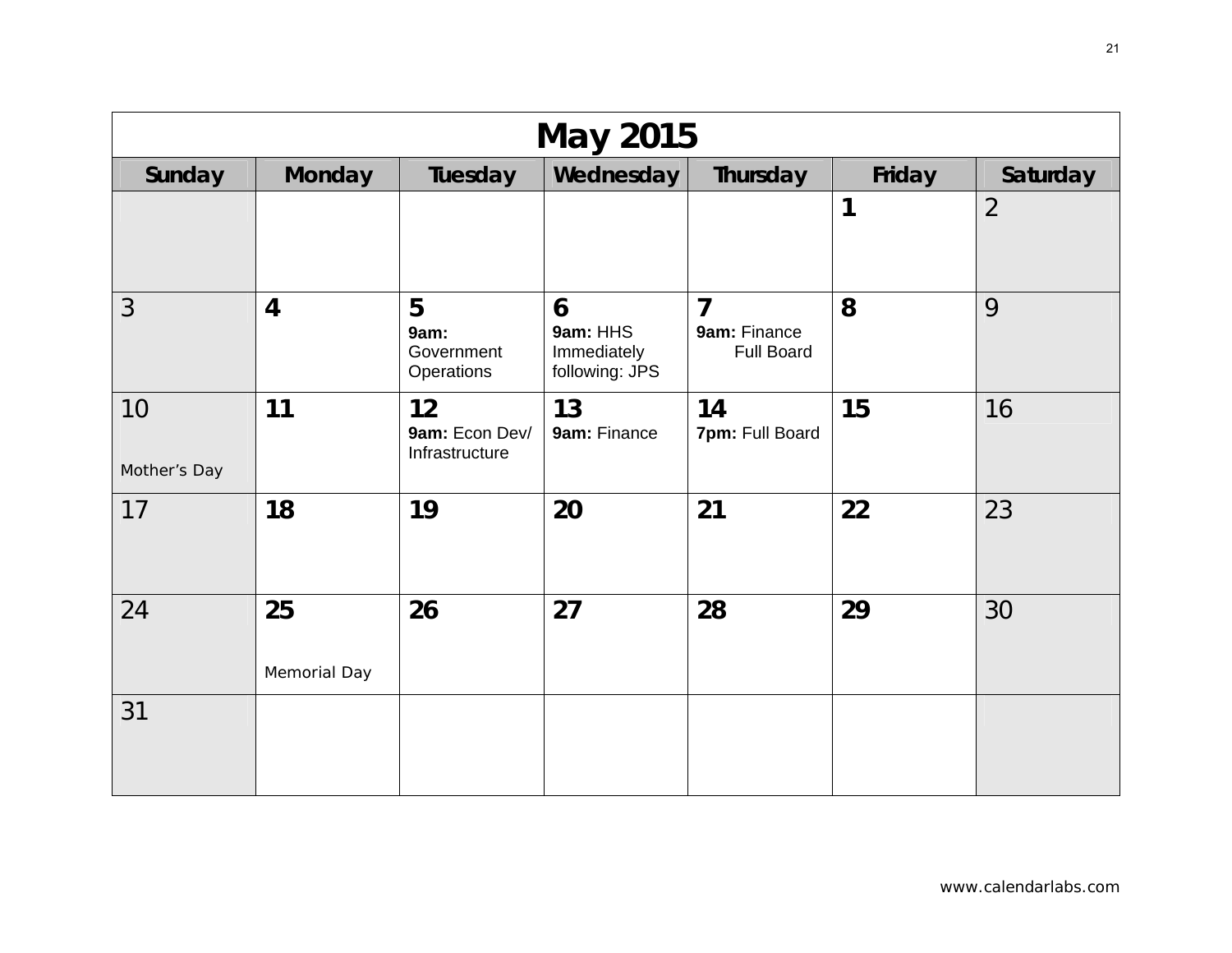| <b>June 2015</b>   |               |                                        |                                                 |                                         |        |          |  |  |  |
|--------------------|---------------|----------------------------------------|-------------------------------------------------|-----------------------------------------|--------|----------|--|--|--|
| Sunday             | <b>Monday</b> | Tuesday                                | Wednesday                                       | Thursday                                | Friday | Saturday |  |  |  |
|                    | 1             | $\overline{2}$                         | 3                                               | $\overline{4}$                          | 5      | 6        |  |  |  |
| $\overline{7}$     | 8             | 9<br>9am:<br>Government<br>Operations  | 10<br>9am: HHS<br>Immediately<br>following: JPS | 11<br>9am: Finance<br><b>Full Board</b> | 12     | 13       |  |  |  |
| 14                 | 15            | 16                                     | 17                                              | 18                                      | 19     | 20       |  |  |  |
| 21<br>Father's Day | 22            | 23<br>9am: Econ Dev/<br>Infrastructure | 24<br>9am: Finance                              | 25<br>7pm: Full Board                   | 26     | 27       |  |  |  |
| 28                 | 29            | 30                                     |                                                 |                                         |        |          |  |  |  |
|                    |               |                                        |                                                 |                                         |        |          |  |  |  |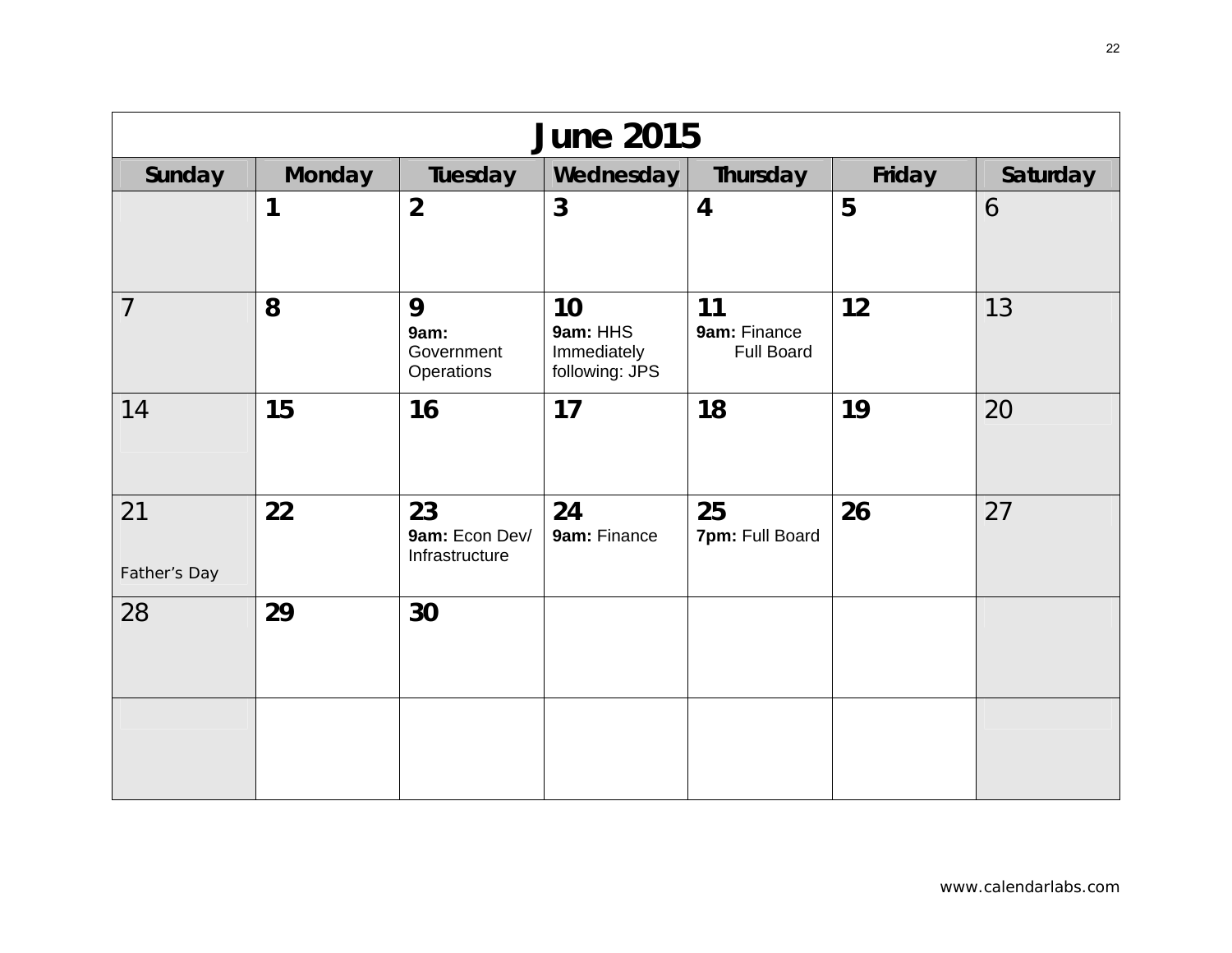| <b>July 2015</b> |               |                                                                                         |                                                 |                                         |                |                                       |  |  |  |
|------------------|---------------|-----------------------------------------------------------------------------------------|-------------------------------------------------|-----------------------------------------|----------------|---------------------------------------|--|--|--|
| Sunday           | <b>Monday</b> | Tuesday                                                                                 | Wednesday                                       | Thursday                                | Friday         | Saturday                              |  |  |  |
|                  |               |                                                                                         | 1                                               | $\overline{2}$                          | $\overline{3}$ | $\overline{4}$<br>Independence<br>Day |  |  |  |
| 5                | 6             | $\overline{7}$                                                                          | 8                                               | 9                                       | 10             | 11                                    |  |  |  |
| 12               | 13            | 14<br>9am: Full<br><b>Board (Intro of</b><br><b>Budget)</b><br>Government<br>Onerations | 15<br>9am: HHS<br>Immediately<br>following: JPS | 16<br>9am: Finance<br><b>Full Board</b> | 17             | 18                                    |  |  |  |
| 19               | 20            | 21<br>9am: Econ Dev/<br>Infrastructure                                                  | 22<br>9am: Finance                              | 23<br>7pm: Full Board                   | 24             | 25                                    |  |  |  |
| 26               | 27            | 28                                                                                      | 29                                              | 30                                      | 31             |                                       |  |  |  |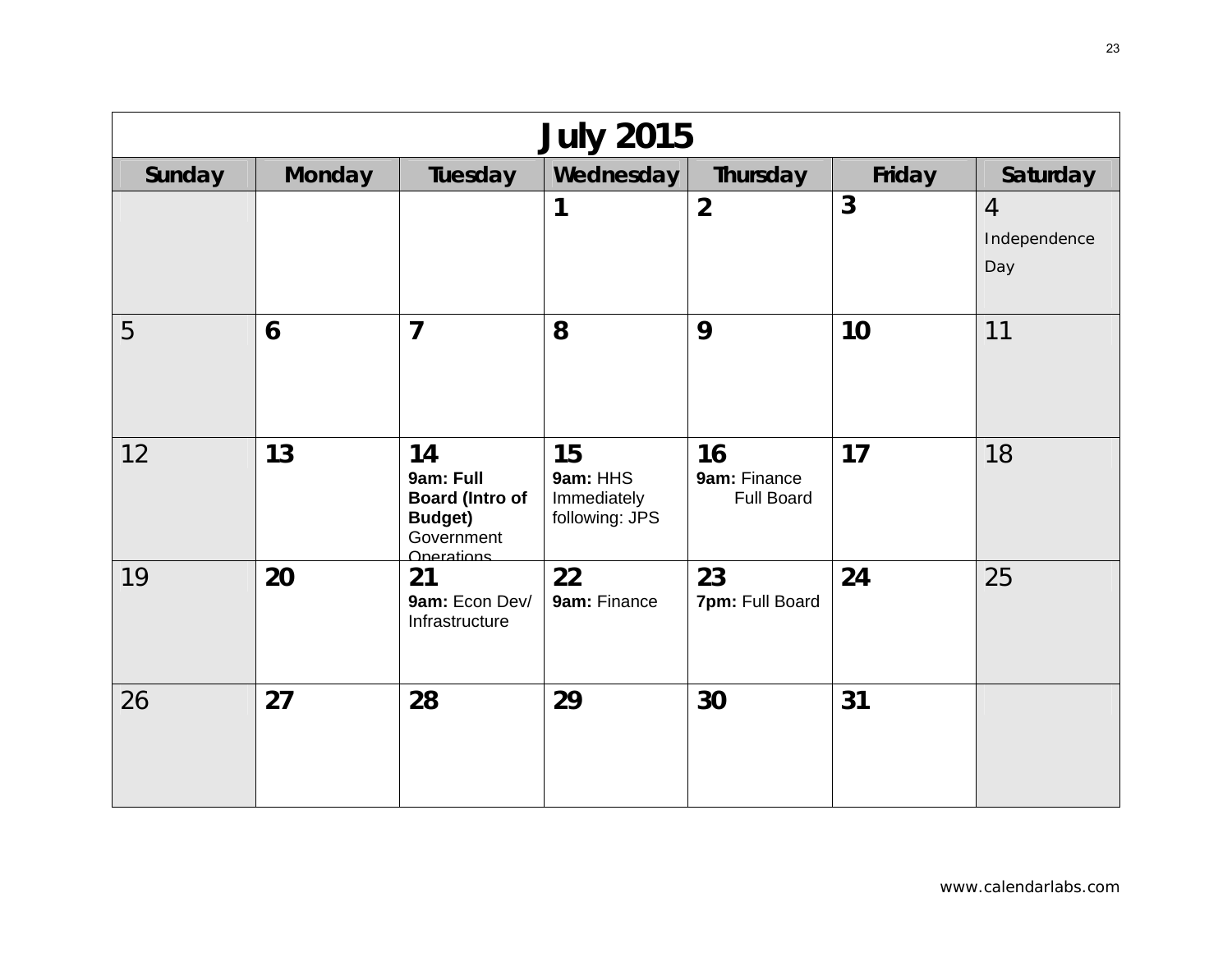| August 2015    |               |                                                    |                                                |                                        |                |          |  |  |  |
|----------------|---------------|----------------------------------------------------|------------------------------------------------|----------------------------------------|----------------|----------|--|--|--|
| Sunday         | <b>Monday</b> | Tuesday                                            | Wednesday                                      | Thursday                               | Friday         | Saturday |  |  |  |
|                |               |                                                    |                                                |                                        |                | 1        |  |  |  |
| $\overline{2}$ | 3             | $\overline{4}$<br>9am:<br>Government<br>Operations | 5<br>9am: HHS<br>Immediately<br>following: JPS | 6<br>9am: Finance<br><b>Full Board</b> | $\overline{7}$ | 8        |  |  |  |
| 9              | 10            | 11                                                 | 12                                             | 13                                     | 14             | 15       |  |  |  |
| 16             | 17            | 18<br>9am: Econ Dev/<br>Infrastructure             | 19<br>9am: Finance                             | 20<br>7pm: Full Board                  | 21             | 22       |  |  |  |
| 23             | 24            | 25<br>9am: Finance<br>(Budget<br>amendments)       | 26                                             | 27                                     | 28             | 29       |  |  |  |
| 30             | 31            |                                                    |                                                |                                        |                |          |  |  |  |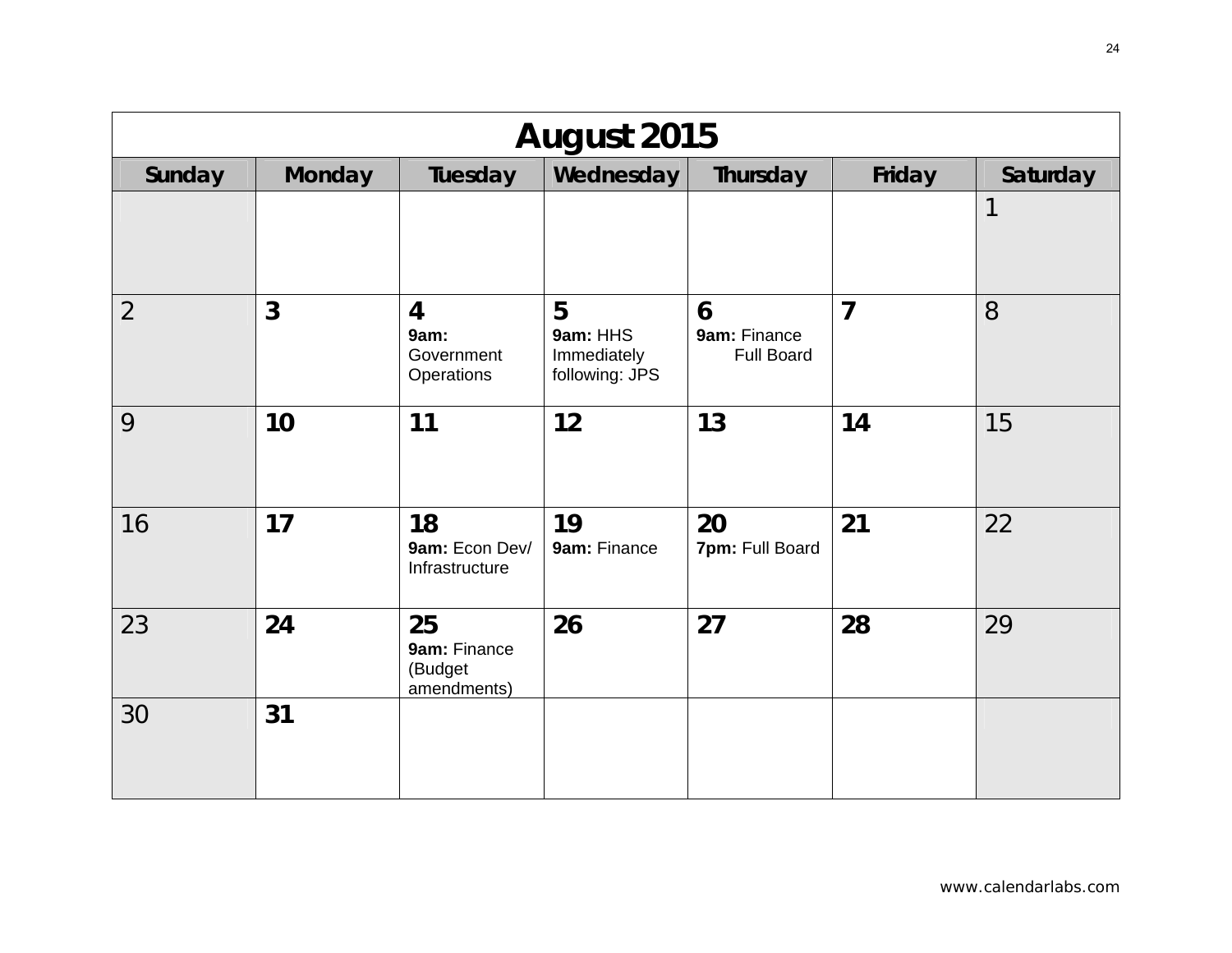| September 2015 |                             |                                        |                                                |                                         |                |          |  |  |  |
|----------------|-----------------------------|----------------------------------------|------------------------------------------------|-----------------------------------------|----------------|----------|--|--|--|
| Sunday         | <b>Monday</b>               | Tuesday                                | Wednesday                                      | Thursday                                | Friday         | Saturday |  |  |  |
|                |                             | 1                                      | $\overline{2}$                                 | $\mathbf{3}$                            | $\overline{4}$ | 5        |  |  |  |
| 6              | $\overline{7}$<br>Labor Day | 8<br>9am:<br>Government<br>Operations  | 9<br>9am: HHS<br>Immediately<br>following: JPS | 10<br>9am: Finance<br><b>Full Board</b> | 11             | 12       |  |  |  |
| 13             | 14                          | 15<br>9am: Econ Dev/<br>Infrastructure | 16<br>9am: Finance                             | 17<br>7pm: Full Board                   | 18             | 19       |  |  |  |
| 20             | 21                          | 22                                     | 23                                             | 24<br>Reserve: Full<br>Board (budget)   | 25             | 26       |  |  |  |
| 27             | 28                          | 29                                     | 30<br>Reserve: Full<br>Board (budget)          |                                         |                |          |  |  |  |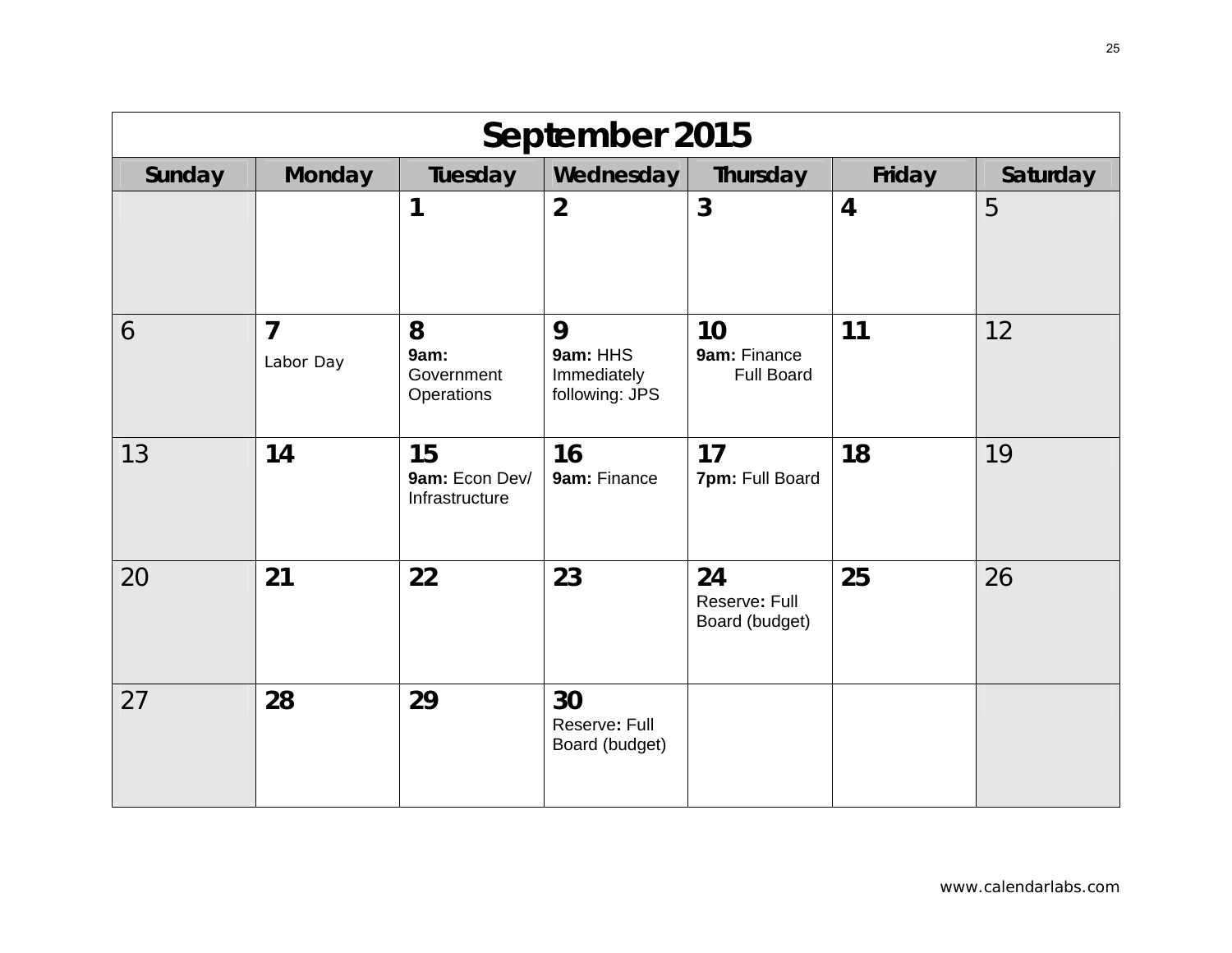| October 2015   |                    |                                        |                                                |                                         |                |                 |  |
|----------------|--------------------|----------------------------------------|------------------------------------------------|-----------------------------------------|----------------|-----------------|--|
| Sunday         | <b>Monday</b>      | Tuesday                                | Wednesday                                      | Thursday                                | Friday         | Saturday        |  |
|                |                    |                                        |                                                | 1                                       | $\overline{2}$ | 3               |  |
| $\overline{4}$ | 5                  | 6<br>9am:<br>Government<br>Operations  | 7<br>9am: HHS<br>Immediately<br>following: JPS | 8<br>9 am: Finance<br><b>Full Board</b> | 9              | 10              |  |
| 11             | 12<br>Columbus Day | 13                                     | 14                                             | 15                                      | 16             | 17              |  |
| 18             | 19                 | 20<br>9am: Econ Dev/<br>Infrastructure | 21<br>9am: Finance                             | 22<br>7pm: Full Board                   | 23             | 24              |  |
| 25             | 26                 | 27                                     | 28                                             | 29                                      | 30             | 31<br>Halloween |  |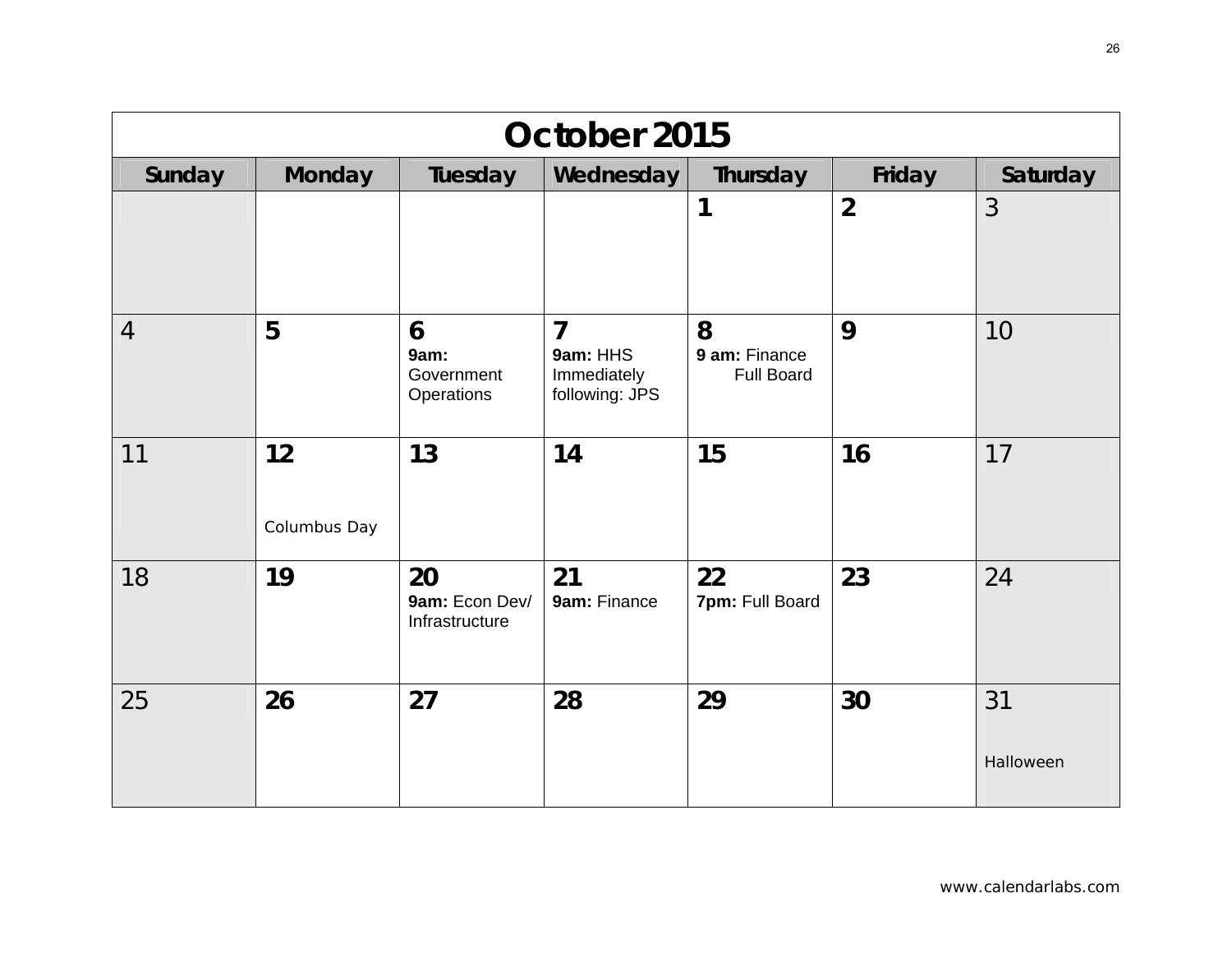| November 2015 |                |                                                  |                                                             |                                                         |                  |                |
|---------------|----------------|--------------------------------------------------|-------------------------------------------------------------|---------------------------------------------------------|------------------|----------------|
| Sunday        | <b>Monday</b>  | Tuesday                                          | Wednesday                                                   | Thursday                                                | Friday           | Saturday       |
| 1             | $\overline{2}$ | $\mathbf{3}$<br>9am:<br>Government<br>Operations | $\overline{4}$<br>9am: HHS<br>Immediately<br>following: JPS | 5<br>9 am: Finance<br><b>Full Board</b>                 | $\boldsymbol{6}$ | $\overline{7}$ |
| 8             | 9              | 10<br>9am: Econ Dev/<br>Infrastructure           | 11<br>Veterans Day                                          | 12<br>4:30pm:<br>Finance<br>7 p.m. Full<br><b>Board</b> | 13               | 14             |
| 15            | 16             | 17                                               | 18                                                          | 19                                                      | 20               | 21             |
| 22            | 23             | 24                                               | 25                                                          | 26<br>Thanksgiving<br>Day                               | 27               | 28             |
| 29            | 30             |                                                  |                                                             |                                                         |                  |                |
|               |                |                                                  |                                                             |                                                         |                  |                |